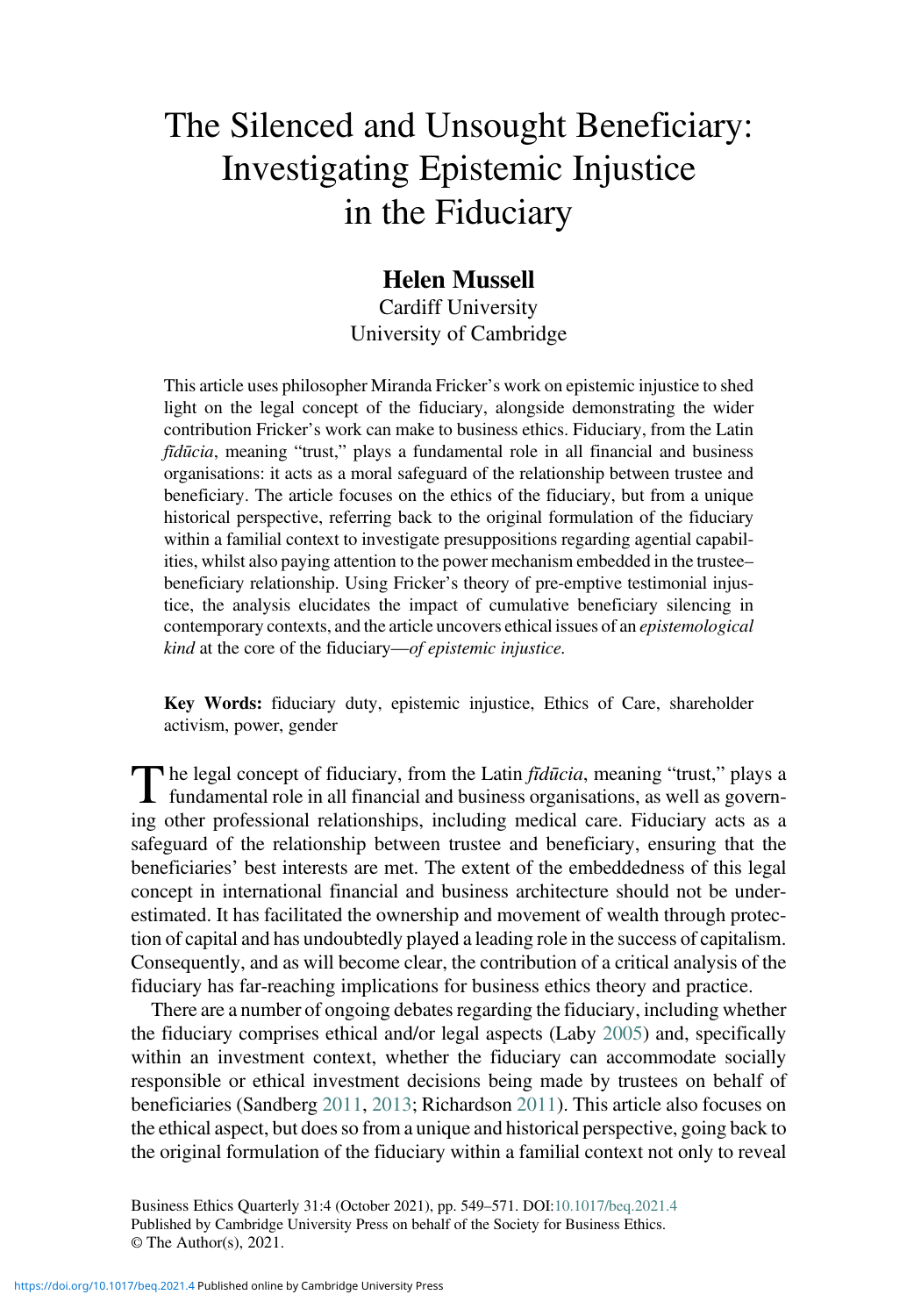why a duty of care plays a central role in the fiduciary but also to uncover key foundational presuppositions regarding agential capabilities embedded in the trustee–beneficiary relationship. In doing so, the article uncovers crucial ethical issues of an *epistemological kind* at the core of the fiduciary.

The article builds on existing work on the power relationship implicit in the fiduciary and its historical origins in gender relations (Richardson [2011](#page-21-0); Mussell [2020\)](#page-21-0) by using philosopher Miranda Fricker's ([2009\)](#page-21-0) insightful theory of epistemic injustice to explicate the position of the beneficiary. Fricker's work—as will become clear—offers the potential to make a significant contribution to business ethics owing to its focus on explicating epistemically excluded agents. These could include silenced stakeholders, excluded employees, or unconsulted shareholders—and as will be shown, all of these agents could be beneficiaries. This article, then, provides one example of how Fricker's work can be used to shine a light on a fundamental legal concept underpinning financial and business organisations.

By applying Fricker's theory of pre-emptive testimonial injustice to the position of the silenced beneficiary—whereby an agent's testimony is not only discredited due to implicit or explicit bias against the agent's identity but his or her testimony is not even *sought* because of his or her identity—the article confronts the foundations of the dyadic relationship at the core of the legal concept of the fiduciary. The application of Fricker's theory of pre-emptive testimonial injustice to the role of the beneficiary is also shown to help elucidate a number of contemporary issues where the fiduciary arrangement is prevalent—thus demonstrating the wide contribution her work can make to the field of business ethics. The first of these concerns why there are so few women in position of trusteeship. The second focuses on the increasing yet still relatively low levels of shareholder activism and engagement, or active ownership, of shareholders demanding their voices be heard. By theorising their silencing as pre-emptive testimonial injustice, the article highlights how shareholder activism is in fact rooted in issues concerning epistemic injustice. In light of this angle of the argument, the application of Fricker's thinking in the context of the article makes a significantly wide contribution to business ethics—not only to the literature focussing on fiduciary, corporate governance, and ethics (Gold and Milller [2014;](#page-21-0) Goldstone, McLennan, and Whitaker [2013](#page-21-0); Miller [2014,](#page-21-0) [2018](#page-21-0); Richardson [2011\)](#page-21-0) but also to the body of work investigating shareholder activism (Fairfax [2019](#page-20-0); Goodman and Arenas [2015](#page-21-0); Cundill, Smart, and Wilson [2018;](#page-20-0) Coskun et al. [2018\)](#page-20-0). Widening the analysis beyond the two specific examples—to take into account the extreme extent to which the fiduciary arrangement is embedded in our financial systems—the implications of Fricker's work on epistemic injustice for rethinking our current financial institutions, systems, and structures are discussed. Final thoughts regarding whether the fiduciary is in fact future-fit in light of the article's revelations are outlined.

#### 1. STRUCTURE

To successfully demonstrate how Miranda Fricker's work can be used to contribute to business ethics by investigating epistemic injustice in the fiduciary, a brief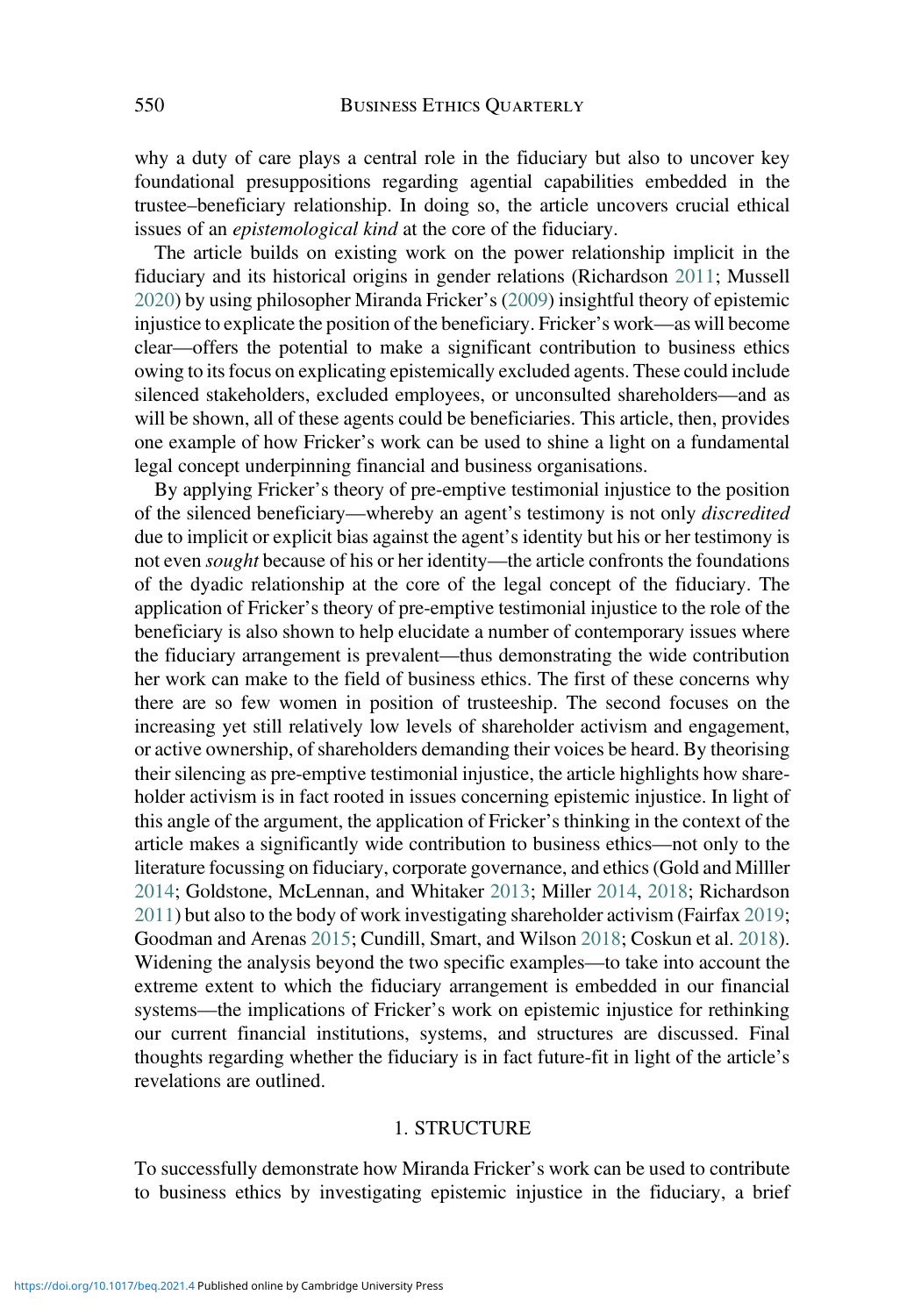introduction to existing work in the field of Kantian and Ethics of Care fiduciary ethics is outlined in Section 2. Alongside this, the importance of taking into account the historical development of the fiduciary, in order to understand the position of the beneficiary that Fricker's theory will elucidate, is emphasised. Lastly, the agential presuppositions implicit in the roles of trustee and beneficiary and the resultant power imbalance between the two positions are considered, laying the groundwork for the following sections' discussion, which constitutes the central focus of the article.

Section 3 engages with the position of the silenced beneficiary and further unpacks the aforementioned agential presuppositions. Miranda Fricker's theory of epistemic injustice and pre-emptive testimonial injustice are introduced, and their suitability for explicating the role of the beneficiary is highlighted. The implications and consequences of the epistemic exclusion or silencing of an epistemic agent are discussed.

The fourth and final section brings fiduciary back into a contemporary context. Drawing on insights from Fricker's work on the impact of cumulative pre-emptive testimonial injustice on epistemic agents—of persistently excluding their testimonies—an analysis of two contemporary contexts in which the fiduciary is prevalent is offered. The first of these examines the persistent gender disparity in positions of trusteeship held by women. The second focusses on shareholder activism and active ownership, and the argument is advanced that one reason for such activism is pushback rooted in issues concerning epistemic injustice. A discussion of the normative impact of the fiduciary relationship, how this ties to shareholder apathy, and what increasing shareholder activism reveals about this normativity are outlined. This discussion then leads to the crucial recognition that in light of the preceding revelations regarding the epistemic injustice embedded in the fiduciary, we must recognise the extent to which our financial structures and systems—in which the fiduciary in turn is fully embedded—are in fact embodiments of pre-emptive testimonial injustice.

Finally, the case is made that a future-fit fiduciary—or alternative arrangement requires a realist rethink of agential capabilities, a re-emphasis on the trustee– beneficiary relationship, and a revisit to the good care ethics central to fiduciary.

## 2. THE FIDUCIARY: A BRIEF INTRODUCTION TO ETHICAL AND HISTORICAL ASPECTS

#### 2.1 A Kantian Framework for the Fiduciary

A brief introduction to existing work in fiduciary ethics is necessary to lay the groundwork for the following analysis and to show how Fricker's contribution builds on and extends this ethical project. Work in this area has primarily focussed on the twin fiduciary duties of loyalty and care. Couched in the terminology of duty, a Kantian deontological framework is often used to explicate the fiduciary. Scholars proposing such an approach (Samet [2014](#page-21-0); Laby [2005\)](#page-21-0) focus on Kant's work concerning the duty of virtue, and their discussions include debates regarding whether the fiduciary duties of loyalty and care can be regarded as virtues. Laby's work goes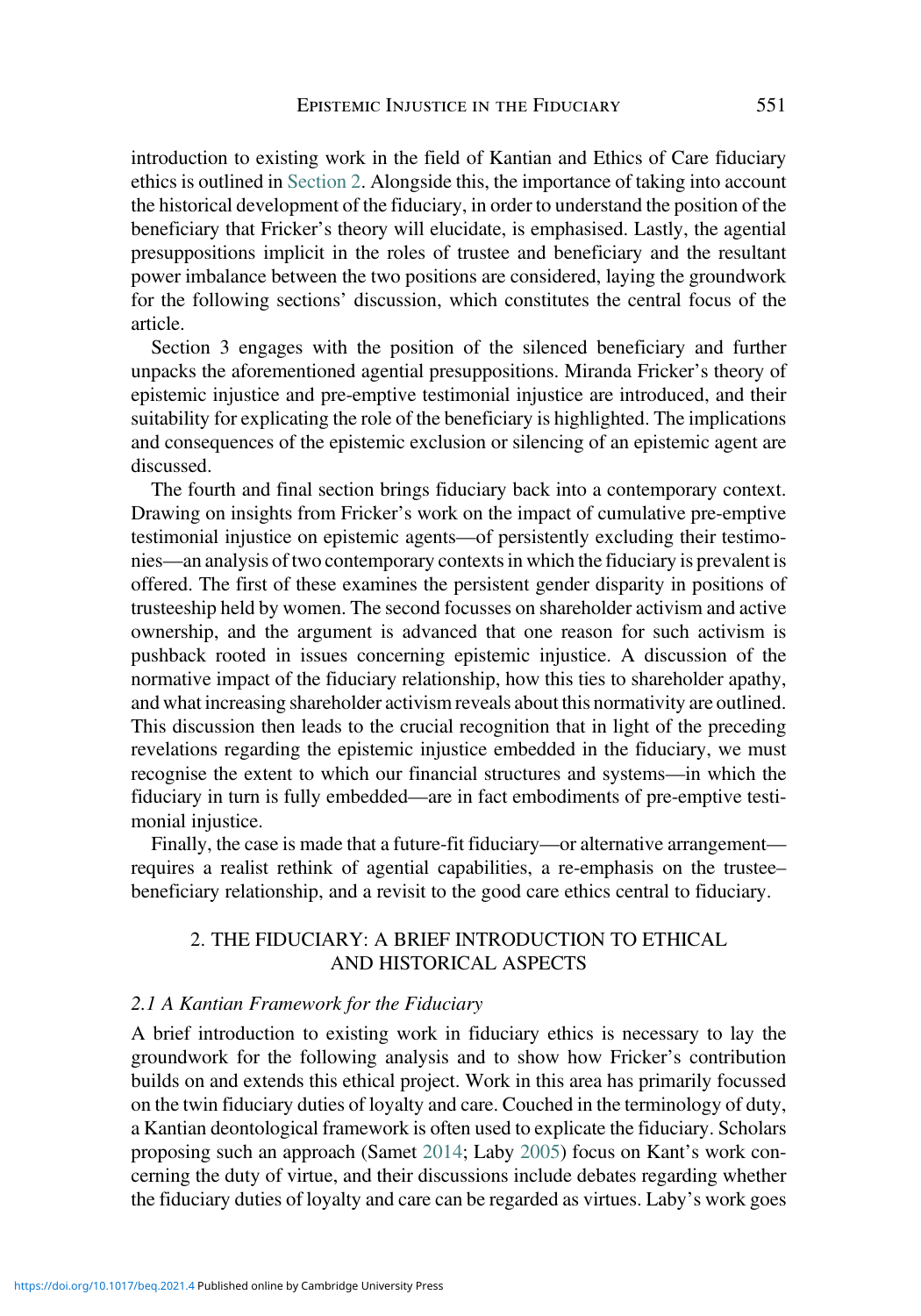a little further. He uses Kant's discussion to argue that both the judicial (loyalty) and ethical (care) aspects of the fiduciary contain a duty of virtue, and in doing so, he shores up arguments against increasing claims that the fiduciary is purely contractual and without ethical premises (Getzler [2014](#page-21-0); Lydenberg  $2014$ ).<sup>1</sup> He also draws attention to the importance of recognising changing historical legal contexts, noting that "a legal duty according to Kant, is not merely a legal duty as many use the term today, it is a moral duty that may be enforced by law" (Laby [2005,](#page-21-0) 3). The upshot of this for modern-day claims that the judicial aspect of fiduciary is amoral is that they fail to take into account that juridical laws also include the duty of virtue—they are a moral duty.

The use of a Kantian duty of virtue is then helpful in stemming the increasing erosion of fiduciary ethics, whilst also highlighting that the spirit of this legal concept is indeed ethical—important in the light of using Fricker's inherently ethical project. However, what is seemingly absent from the work of such scholars is a wider recognition of the socio-historical development of the fiduciary, including the conditions under which fiduciary relationships originated. Consequently, the source of the power dynamic embedded between trustees and beneficiaries and the longterm normative implications of this dynamic that Fricker's work will crucially reveal are overlooked, as are the related presuppositions regarding the agential capabilities of both parties. It is to these points that the focus now briefly turns.

### 2.2 An Ethics of Care Framework for the Fiduciary

As per the position defended elsewhere (see Mussell [2020](#page-21-0)), an investigation into the evolution of this legal concept—with particular attention paid to the implicit power mechanism embedded in the fiduciary relationship and its gendered origins reveals a great deal regarding its ethical narrative and points towards why care (notwithstanding wide interpretations thereof ) is fundamental to the fiduciary. This focus on power is particularly important for the following use of Fricker's theory, which holds a conception of social power and its (mis)uses at its core.

Originally formulated within English common (familial) law as a means to protect property put into trust while the rightful (male) owner of the property<sup>2</sup> was absent, for example, fighting in the Crusades, beneficiaries were women and children,

 $1$ <sup>1</sup> The erosion of fiduciary ethics on the grounds that the judicial aspect of fiduciary is purely contractual is widely held to be the result of a neoclassical economic reading and influence on this legal concept. Laby's [\(2005](#page-21-0), 1) observation that "over the past twenty years, law and economics scholars have argued that fiduciary duties can best be explained through the lens of contract" aligns with observations made by authors such as Getzler [\(2014](#page-21-0)), who pinpoints the Chicago School of Economics economist Ronald Coase as a central scholar guiding a "shift in the intellectual commitments of the legal caste" (Getzler [2014](#page-21-0), 8) and of Steve Lydenberg [\(2014](#page-21-0)), who writes regarding constraining economic interpretations of the fiduciary.<br><sup>2</sup> It should be noted that coverture (colloquially known as civil death) prevented English women from

ownership of personal property upon marriage (personal property included money, stocks, furniture, jewellery, livestock, etc.) and also placed the control of their real property (housing and land), including rights to income earned from its lease, into their husbands' control (although the husband could not sell the property, as the wife retained legal ownership). Coverture was law from circa the twelfth century until 1870, when the Married Women's Property Act was passed. It should be noted that, in contrast, feme sole were legally permitted to own and control their own personal and real property. For further details, see Combs ([2005\)](#page-20-0).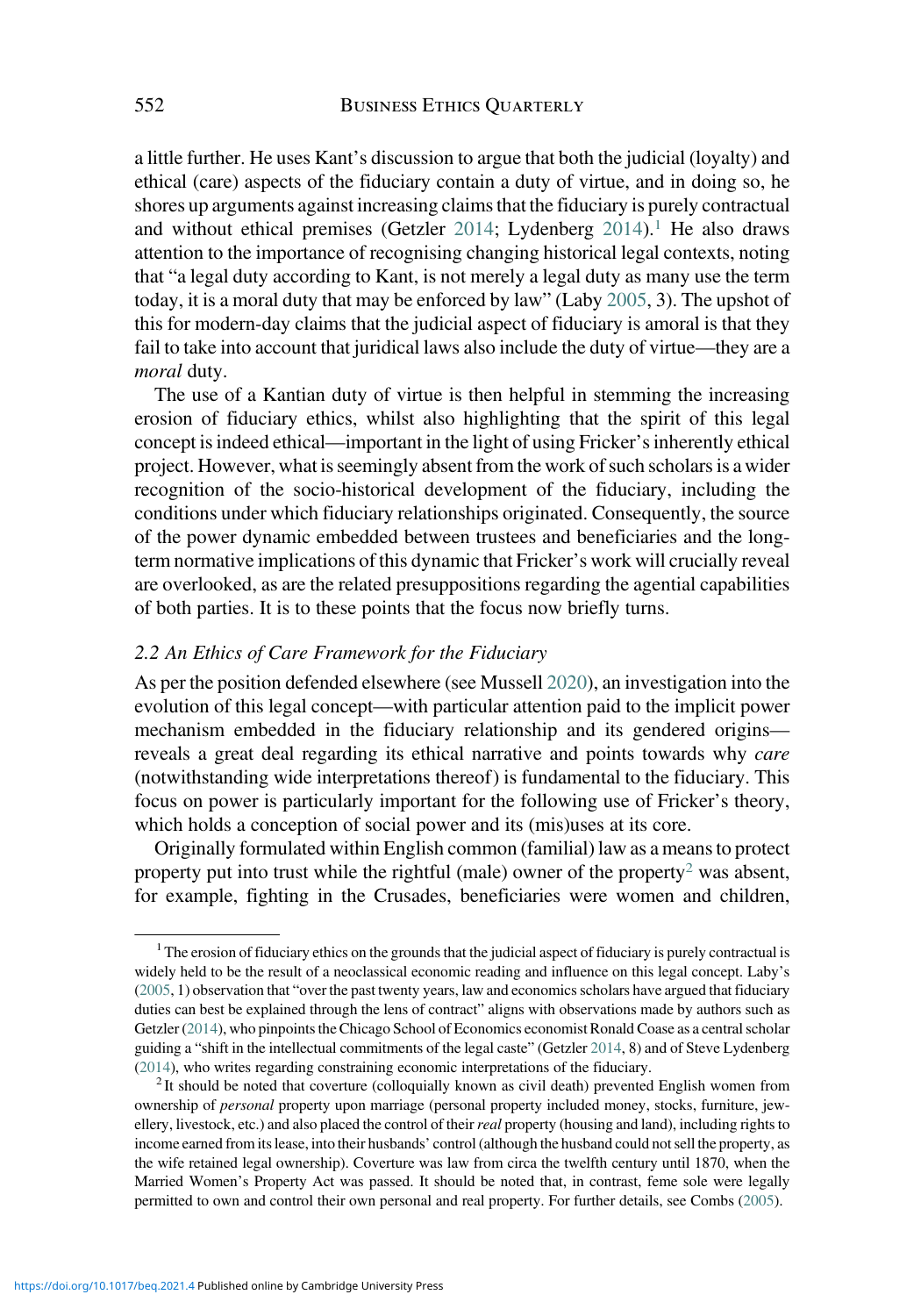allocated passive and subordinated roles. As the lawyer Benjamin Richardson [\(2011](#page-21-0), 6) writes, "trusts arose in England primarily to protect family wealth and to provide for the wife and children, who were socially constructed as passive and dependent. Modern investment law transplanted these arrangements for the private trust into a very different context." With this historical context in mind, the fiduciary arrangement can be seen to have been devised as a substitute for a familial relationship, one supposedly underpinned by care and taking place within the private sphere. Arguably, then, a more suitable ethical framework for explicating the ethics of fiduciary is an Ethics of Care (see Mussell [2020\)](#page-21-0). This contemporary body of ethical theory originates from the work of Carol Gilligan, who sought to redress what she deemed to be biased studies in moral developmental psychology influenced by value-laden theory underpinned by certain interpretations of Kantian thinking prioritising individualist-, rights-, and principle-centred ethics. Gilligan's work instead identified a different moral conception, and her work was noted for its other-regarding focus, highlighting interdependency and interconnection, and for being explicitly underpinned by a relational epistemology and ontology.

What arguably comes to the fore when thinking through the historical ethical development of the fiduciary using an Ethics of Care is that the trustee and beneficiary are clearly positioned within an interconnected relationship. The inherently relational Ethics of Care framework provides the potential to reframe the fiduciary as a *relationship*, not just as a *duty*. Speculating on why fiduciary has come to be known as a duty despite its origins as a substitute familial connection, Richardson highlights the role that the beneficiaries' subordination has played in this transformation from relationship to duty. He writes that "the idea that there is a relationship between the parties has been obscured because traditionally trust law cast beneficiaries into a passive role.… They traditionally have not enjoyed unqualified rights to be consulted or to instruct trustees on how they should undertake their responsibilities in the absence of legislative provisions" (Richardson [2011](#page-21-0), 6).

This is a crucial observation to note in light of the following analysis using Fricker's work, and the normative implications of beneficiaries not enjoying unqualified rights to be consulted—which Fricker's theory crucially exposes—will become clear. Richardson's comment also points directly at the causal role that presuppositions regarding the trustee and beneficiaries' agential capabilities, and the ensuing silencing of the beneficiary, has played in eroding the connection and relationship between the two fiduciary parties. Put differently, Richardson is claiming that the subordination of beneficiaries has not only undermined the fiduciary as a relationship but led to its evolution as being conceptualised as a disconnected duty. The reasoning behind why beneficiaries were cast into a passive, subordinated, and silenced role has been explored in detail elsewhere (Mussell [2020](#page-21-0)), but in brief, the presuppositions regarding agential capabilities embedded in the fiduciary are founded in false gender stereotypes that damage both men and women. These are stereotypes that often fall back onto trite dichotomies, constructing gendered identities along the now well-recognised erroneous lines of reason–emotion, rational– irrational, male–female, and so on, with an inherent hierarchy embedded in each dichotomy favouring the male-associated trait. The result of these presuppositions in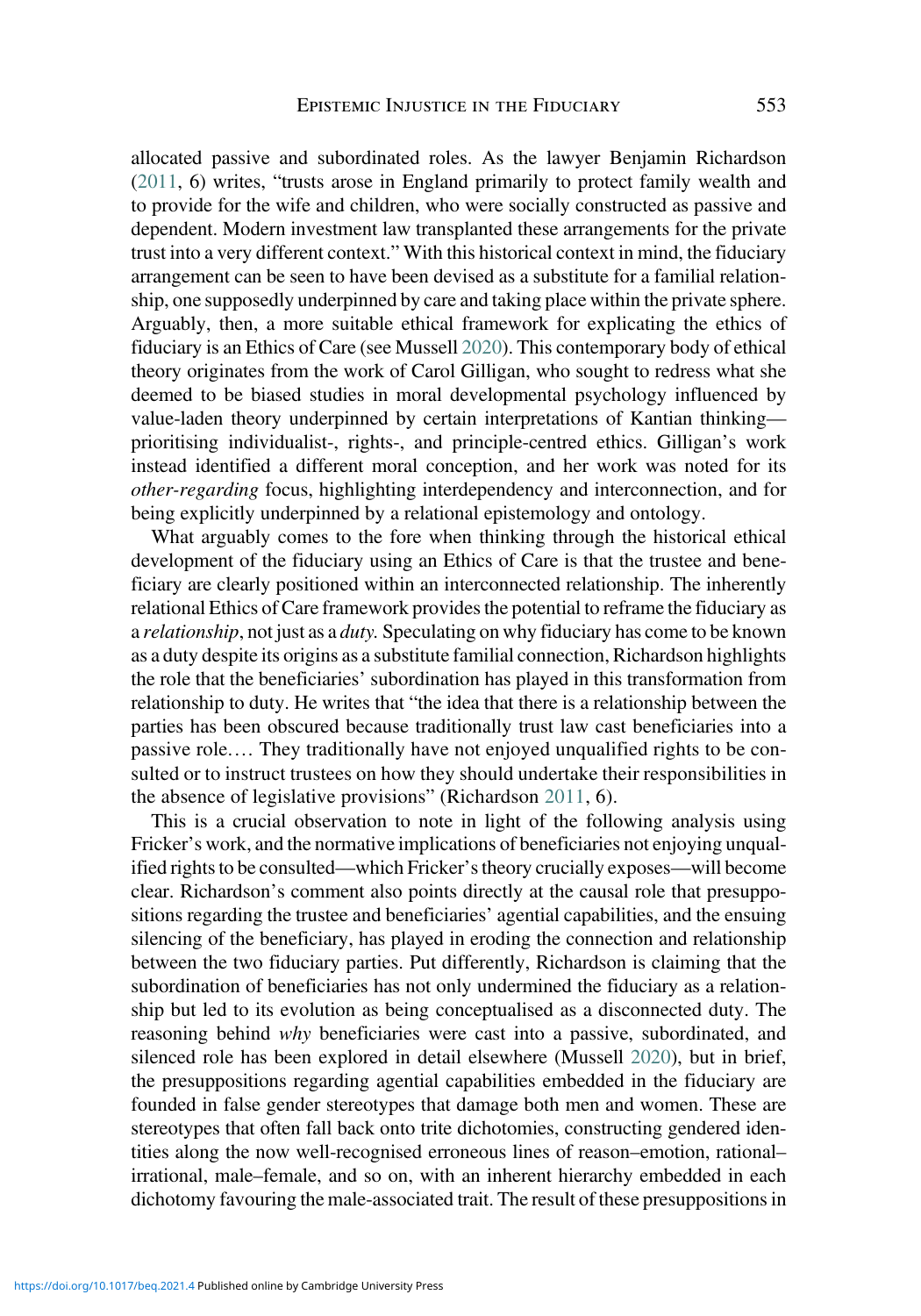the context of fiduciary has been an asymmetrical power dynamic embedded in its structure. Beneficiaries have not only had decision-making capacity removed but they have also been silenced within the fiduciary relationship. Trustees are not obliged to consult with beneficiaries to enquire of their needs or best interests, and as such, not only is their testimony deemed extraneous to the decision-making process but it is not even sought. It is to the task of considering the ethics of this silenced and excluded situation, and the light that Fricker's theory can shine on it, that we now turn.

#### 3. THE SILENCED AND UNSOUGHT

As has been acknowledged in section 2, aspects of the Kantian fiduciary project are admirable for shoring up the ethical aspects of the fiduciary, successfully arguing that the remit of fiduciary reaches beyond the purely contractual and judicial. By arguing that both the duty of loyalty and the duty of care carry an ethical component, thereby laying the groundwork for the need to identify an ethical framework for fiduciary, solid ground is provided on which to lay out an alternative ethical explication of the fiduciary using the Ethics of Care. That said, the omission of the Kantian fiduciary project to go deeper and question why the beneficiary was even deemed to be in need of a trustee results in a failure to build in an account of why the beneficiary is essentially silenced and rendered voiceless or, in Richardson's terms, why beneficiaries "have not enjoyed unqualified rights to be consulted." These sorts of ethical questions, and the highlighted ensuing implications, sit squarely within the domain of epistemology. These are questions concerning the sort of knowledge individuals are presupposed to have, how and why they have such knowledge, the status afforded to knowledge, and whose opinion or testimony is sought as a result. And intersecting these lines of epistemological enquiry and the answers they evoke are ethical considerations. As a result, and to further investigate the outlined power dynamic inherent in the trustee–beneficiary relationship—particularly in light of the historical and gendered readings of its development—the work of the philosopher Miranda Fricker, specifically her book Epistemic Injustice: Power and the Ethics of Knowing ([2009](#page-21-0)), is particularly useful in this context.

Fricker's work in the area of epistemology and ethics, which draws together epistemology and conceptualisations of justice, addresses a previous lacuna in the literature connecting the two fields. Her project sets out two central ideas of how social power and social disadvantage can result in epistemic injustice. One of these ideas Fricker terms as *hermeneutical injustice*—an ethical issue that arises when neither the epistemic agent (teller) nor the listener (receiver) is equipped with the necessary concepts to understand the situation or communication. The second idea Fricker outlines in her book is testimonial injustice.

## 3.1 A Note on the Application of Fricker's Theory

Before moving on to outline Fricker's theory, a brief word regarding its application would be beneficial. As already highlighted, Fricker's work helped address a lacuna in the ethics–epistemology literature, connecting the two fields via considerations of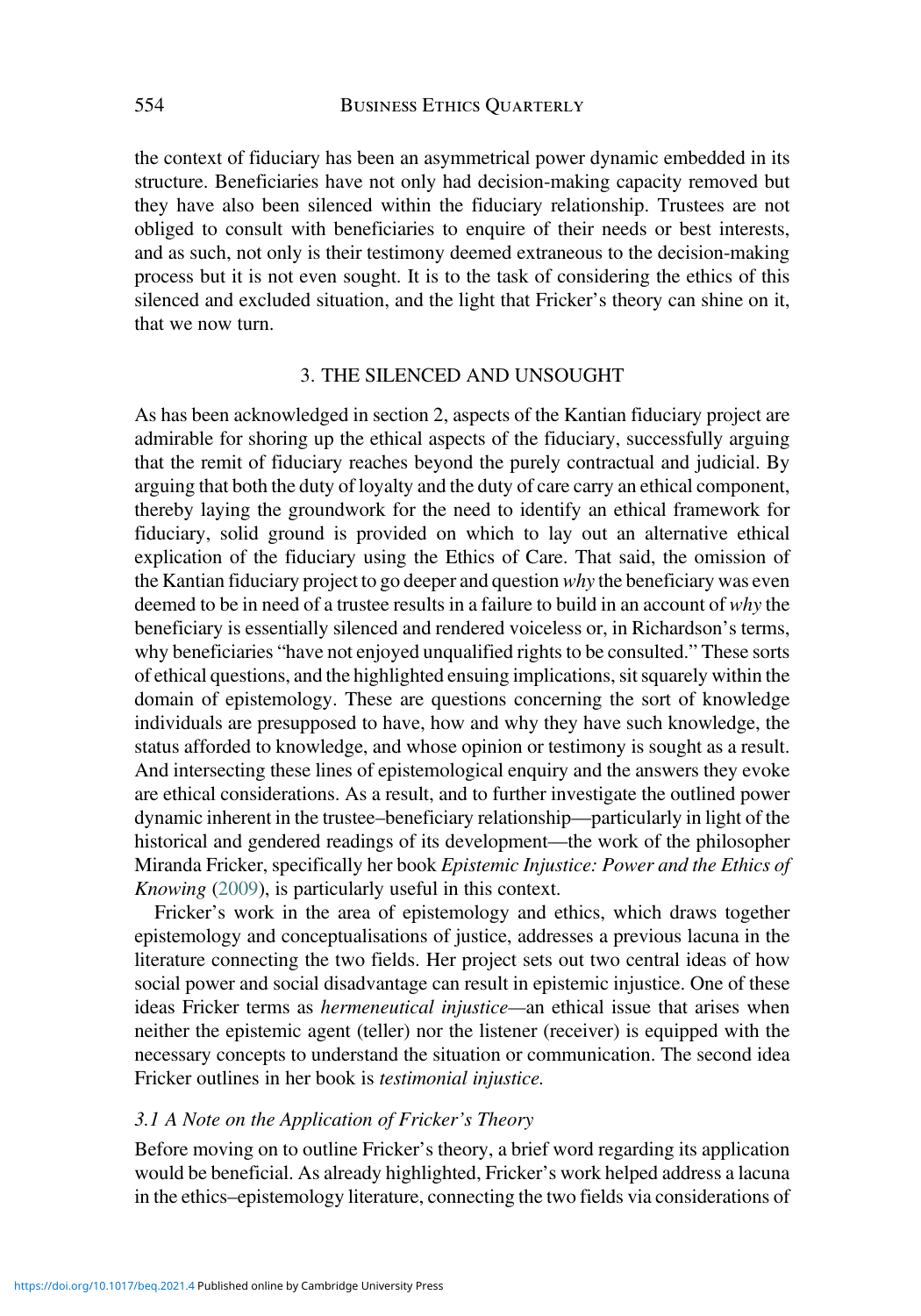social power. But this does not mean that a spotlight had not previously been shone on the social power interplay affecting epistemologies and positions of knowing. Indeed, Fricker is clear in pointing out that "a crucial attraction of postmodernist philosophical thought was that it placed reason and knowledge firmly in the context of social power" (Fricker [2009,](#page-21-0) 2). However, and as Fricker notes, rather than continuing to direct analysis at understanding how reason had come to be wielded as a weapon of power by the powerful, postmodernist thought instead continued down the track of critiquing reason itself. For Fricker, it is this choice of direction that has left an all-important gap in the knowledge of the degree to which reason has come to be used as a weapon, a gap she calls to be filled:

But we must not allow there to be mere silence where there was once a postmodernist buzz, for we can surely find other, better ways of discussing reason's entanglements with social power. What form, we might ask, should such discussion take? One answer to this question is that it should take the form of asking first-order ethical questions in the context of socially situated accounts of our epistemic practices. A socially situated account of a human practice is an account such that the participants are conceived not in abstraction from relations of social power (as they are in traditional epistemology, including most social epistemology) but as operating as social types who stand in relations of power to one another. This socially situated conception makes questions of power and its sometimes rational, sometimes counter-rational rhythms arise naturally as we try to account for the epistemic practice itself (Fricker [2009](#page-21-0), 3, emphasis added).

The analysis being undertaken here of the silencing of the beneficiary in both historical and contemporary fiduciary relationships is arguably doing just as Fricker suggests. It is asking first-order ethical questions in the context of socially situated accounts of our epistemic practices and directly looking at social types who stand in relations of power to one another. This is a line of questioning Kantian fiduciary scholars have omitted from their ethical analyses, and it is a line of ethical questioning that sits at the very core of understanding the fiduciary relationship and its embedded social power.

## 3.2 Epistemic Injustice and Social Power

Fricker is explicit about the extent of the importance of the epistemic theory she outlines, noting that "the wrong of testimonial injustice cuts conceptually deeper than anything we had so far envisaged: a matter of exclusion from the very practice that constitutes the practical core of what it is to know" (Fricker [2009,](#page-21-0) 6). Carefully laying the conceptual groundwork of her project, Fricker launches her explanation of testimonial injustice with an initial discussion surrounding the definition of social power on which her project draws. The conception she uses is particularly useful to include here for two reasons: not only does it provide a richer explanation of Fricker's theory but it also serves to deliver the conceptual work of explaining the social power embedded in the relational infrastructure of the fiduciary. Summarising the concept she will put to work, Fricker defines social power as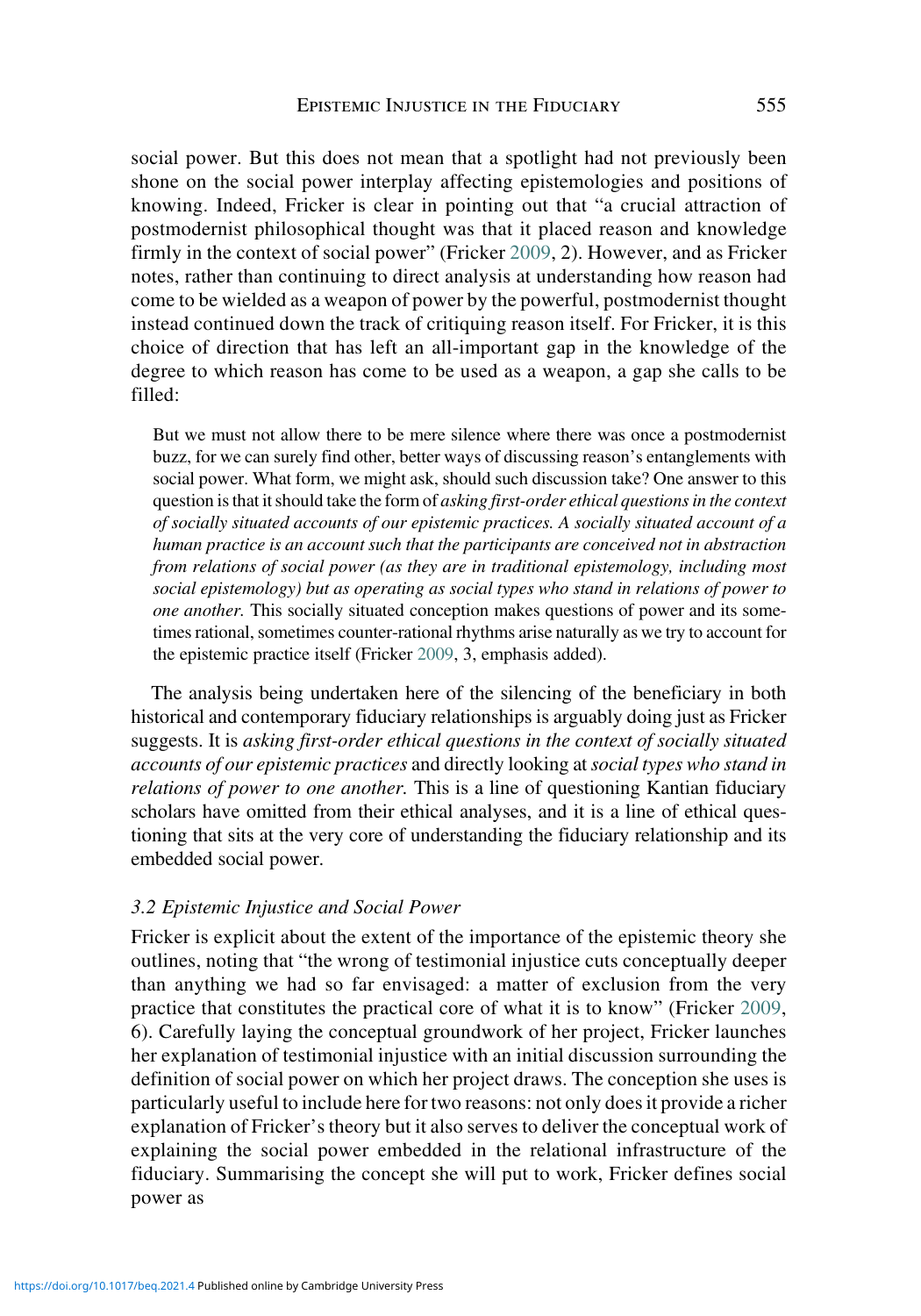a practically socially situated capacity to control others' actions, where this capacity may be experienced (actively or passively) by particular social agents, or alternatively, it may operate purely structurally (Fricker [2009](#page-21-0), 13).

In light of the fact that the fiduciary is premised on the arrangement that the trustee should act in the best interest of the beneficiary without the need for their prior consultation, and the fact that trustees are charged with making decisions on the beneficiaries' behalf, we can see how Fricker's concept of social power is at play in the fiduciary relationship. But the extent of this social power becomes all the more apparent when we also consider the first social context in which Fricker puts the social power concept to work—in *identity power*.

Choosing gender as one example of identity criteria, Fricker highlights how "an exercise of gender identity power is active when, for instance, a man makes (possibly unintended) use of his identity as a man to influence a woman's actions—for example, to make her defer to his word" (Fricker [2009,](#page-21-0) 14). This role that identity plays in activating social power in the context of the fiduciary contains significant weight when we consider, as has already been highlighted, that original trustees were male, thereby clearly exercising their identity power. But it holds additional weight when we also consider how contemporary judiciary decide if a fiduciary duty was ever present, as, for example, in times of dispute. In his paper, in which he attempts to lay out some guiding principles for identifying fiduciary relationships, Miller ([2018](#page-21-0), 7–8, emphasis added) notes the predominant use of two methods of identification—status-based and fact-based reasoning—outlining how the former tends to be the "default" position:

The prevalence of status reasoning is reflected in conventional wisdom about fiduciary law: one tends to think of fiduciary principles as attaching to persons by virtue of the legal or social role or position they occupy. Thus, we say that trustees, directors, agents, lawyers, and doctors are fiduciaries, and so too, by implication, we attach a fiduciary characterization to the relationships in which these persons perform their roles.

What Miller is arguably alluding to here is the social power implicitly afforded by judiciary to certain individuals by way of the legal or social roles they occupy, based on the social status such roles supposedly convey. And as has been highlighted elsewhere (Mussell [2020\)](#page-21-0), it is roles that are deemed to hold reason as a central tenet that are afforded the social status Miller describes. This is both Fricker's identity power and "reason's entanglements with social power" in action. When we consider the asymmetrical power embedded in the fiduciary relationship—where beneficiaries are left unconsulted—we can start to see how social power accumulates. But what Miller is also arguably alluding to is the *credibility* that these social roles carry. It is this (arguably reason-based) credibility—afforded to individuals by way of their identity power from occupying certain social roles—which ties back into Fricker's main theory of testimonial injustice. I now explain how.

## 3.3 Fricker's Testimonial Injustice

Having introduced identity power into her argument, Fricker then moves on to explaining its importance in the context of testimonial injustice, as well as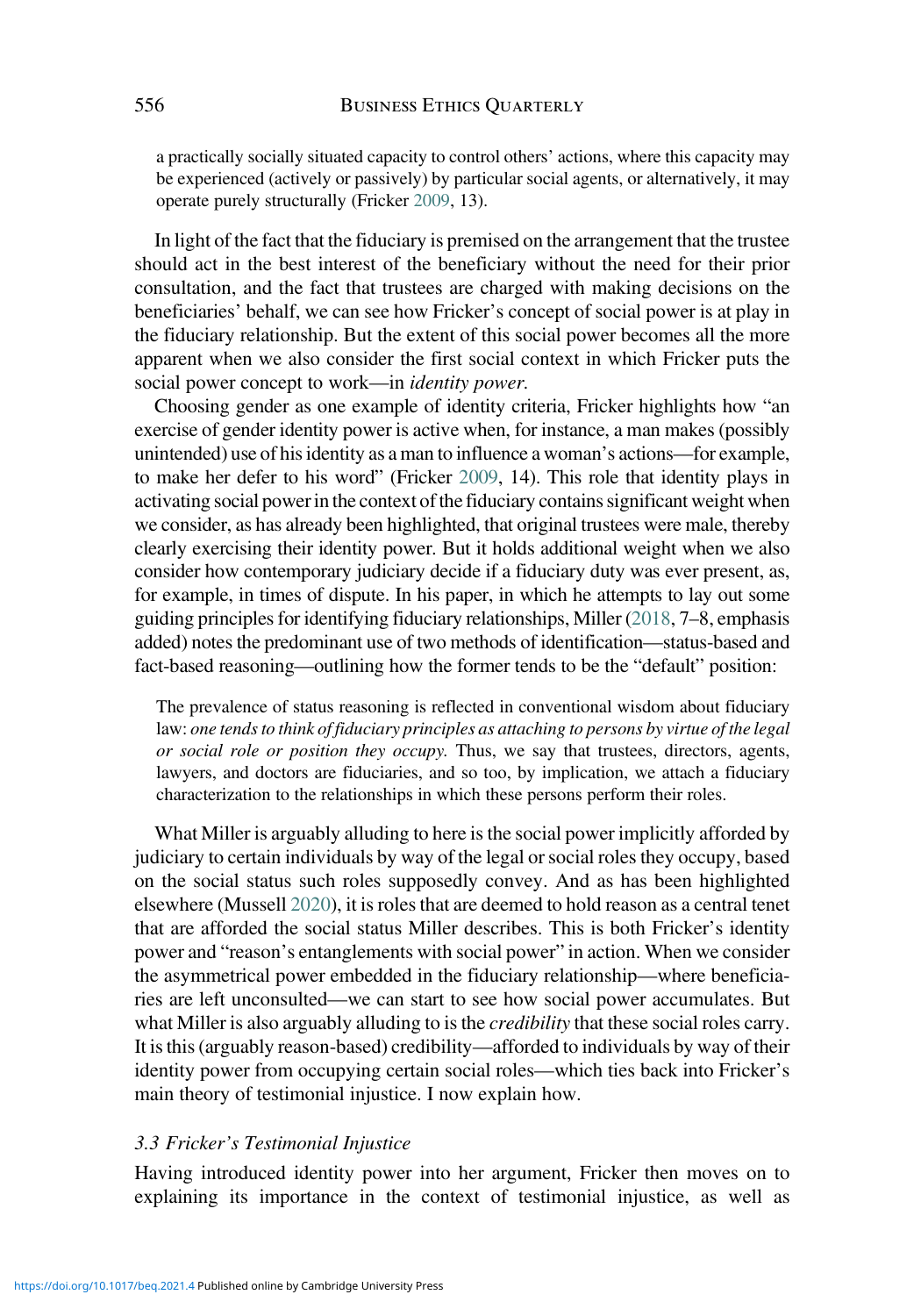highlighting the central role that stereotype plays in identity power. She is clear to note why identity power is an important and helpful epistemic device, allowing hearers to "use social stereotypes as heuristics in their spontaneous assessments of their interlocutor's credibility" (Fricker [2009,](#page-21-0) 16–17), and acknowledges that the use of stereotypes may in fact be proper and need not be detrimental. But Fricker's project is concerned with injustice, and as such, she draws attention to the effect and impact that a stereotype working *against* the speaker can have. When such prejudice is at play, she notes that "two things follow: there is an epistemic dysfunction in the exchange—the hearer makes an unduly deflated judgement of the speaker's credibility … and the hearer does something ethically bad—the speaker is wrongfully undermined in her capacity as a knower" (Fricker [2009,](#page-21-0) 17).

We have already seen, as per Miller, how identity power can work in an agent's favour and produce what Fricker terms a *credibility excess*. The status-based reasoning used by judiciary to identify fiduciary relationships is an example of this. But as is Fricker's concern, the focus in this article is on the credibility deficit that occurs as a result of an "unduly deflated judgement of the speaker's credibility," the testimonial injustice to which it leads, and the wider implications for the epistemic agent violated as a result.

Bringing this back to the context of the beneficiary, it is helpful to remind ourselves of the social roles or positions that the original familial beneficiaries women and children—were afforded and to consider the identity power and credibility excesses or deficits associated with those roles. To recall Richardson's observation, "trusts arose in England primarily to protect family wealth and to provide for the wife and children, who were socially constructed as passive and dependent." As such, the beneficiaries of these trusts were women and children, and their social construction as passive and dependent was reinforced through the social roles and associated status the roles afforded. Specifically with regard to beneficiary wives, their dependency was premised on erroneous gender stereotypes simultaneously set within and arguably reinforced by a judicial system in which the legal doctrine of coverture existed—whereby a woman's legal right to own certain property was rescinded once she married (see Combs [2005;](#page-20-0) Erickson [2005](#page-20-0)). Coverture requires highlighting in this context of identifying epistemic injustice in the fiduciary, including identity power and credibility deficit, for a number of reasons not only because of the role it played in defining married women's rights to property ownership, thereby reinforcing dependency and positioning them as beneficiaries, but also because of the fallacious stereotypes it exposes when we note how feme sole, or unmarried women, were legally entitled to own both personal and real property and considered capable of making their own investment and financial decisions in its regard.

With this fallacious and inconsistent gender stereotype in the original fiduciary helpfully exposed, and the effect this has on ensuing identity power and credibility deficit highlighted, we can now move nearer towards identifying the specific sort of epistemic injustice embedded in the original fiduciary relationship as a sort of testimonial injustice—"a kind of injustice in which someone is wronged specifically in her capacity as a knower" (Fricker [2009](#page-21-0), 20). This is a helpful honing of the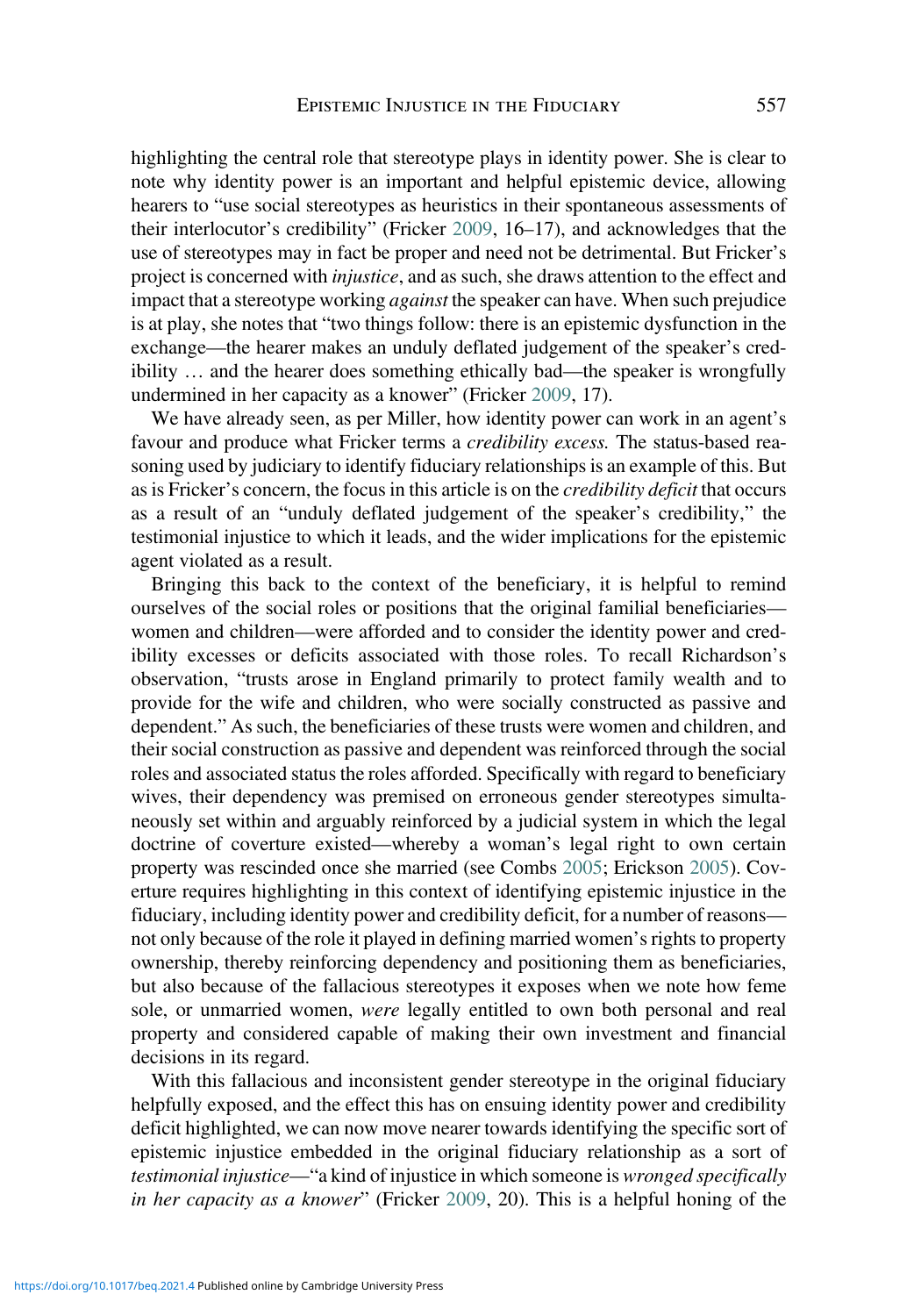subject matter. We are now starting to narrow down why an epistemic agent is discredited (owing to identity power and associated credibility deficit) and what, epistemically speaking, is being discredited (the agent's capacity as a knower). If we then contextualise this "capacity as knower" into the context of the fiduciary, and take into account Miller's point that trustees are often identified by judiciary using status-based reasoning and that the social roles judged as indicating the presence of a fiduciary relationship are deemed as involving high levels of reasoning capability, then the extension of this argument is that beneficiaries supposedly have less of this reasoning capacity and so are in need of the trustees to act on their behalf. Going a step further by taking into account the now much-maligned gender stereotypes of male-reason/female-emotion, alongside the well-established critiques of the construction of reason, such as Genevieve Lloyd's ([1984](#page-21-0)) The Man of Reason, which argued that reason has been developed as an ideal constructed through the image of maleness, we start to see how female beneficiaries' credibility deficit specifically pertained to a perceived lack of reasoning capacity. And this of course takes us back to Fricker's earlier point of "asking first-order ethical questions in the context of socially situated accounts of our epistemic practices" to investigate and expose "reason's entanglements with social power."

But the analysis does not stop here. Because to recall, within the fiduciary relationship, the trustee is not required to consult with the beneficiary, and despite the trustee being tasked with acting in the beneficiaries' best interests, an articulation of their best interests is not requested. In short, the beneficiaries' testimony is not sought.

#### 3.4 Fricker's Pre-emptive Testimonial Injustice

Whilst the core of Fricker's project is to deliver the theory of testimonial injustice, she also introduces readers to what she terms pre-emptive testimonial injustice. This branch of testimonial injustice is arguably best placed to explain the epistemic injustice of the silenced beneficiary within the fiduciary relationship.

Connecting with the previous point that testimonial injustice refers to an epistemic agent wronged specifically in her capacity as a knower, Fricker uses the work of Edward Craig—explicitly Knowledge and the State of Nature ([1990\)](#page-20-0), in which he seeks to elucidate why we have the concept of knowledge—to focus on the construct of the knower or, specifically, the "good informant." For Craig, "the explanation of why we have the concept of knowledge is that it arises from our fundamental need to distinguish good informants: originally, knowledge is what good informants can be relied on to share with us" (Fricker [2009](#page-21-0), 130). Taking this a step further, Craig outlines the three different aspects that constitute a good informant as someone who can be relied on to share his or her knowledge, and Fricker helpfully summarises these as follows:

Someone who (1) is likely enough in the context to be right about what you want to know, (2) is communicatively open (principally, sincere) in what he tells you, and (3) bears indicator properties so that you can recognize that (1) and (2) are satisfied (130).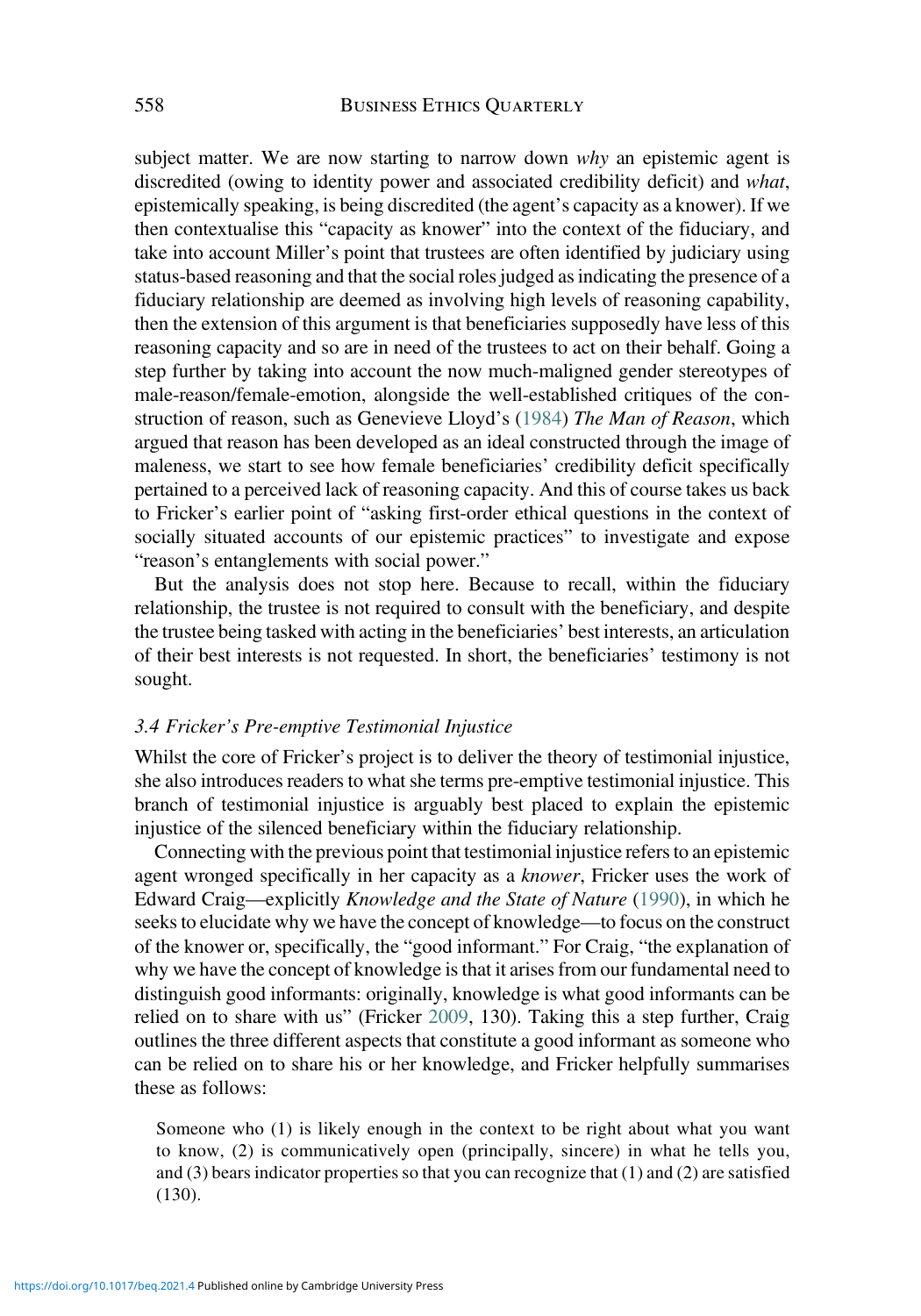It this third aspect of indicator properties that is of interest here, specifically in light of the previous discussions surrounding identity power and the credibility deficits associated with certain social identities and roles. As we have seen, gender is a well-known example of identity power. And as has been shown, women were (and clearly still are in certain contexts) socially positioned in passive and subordinated roles and subject to credibility deficits. Taking these two aspects together, alongside noting that within the fiduciary relationship, the trustee need not consult with the beneficiary or ask his or her opinion, we can conclude that the beneficiary is silenced and subjected to a related but different form of testimonial injustice. As Fricker [\(2009](#page-21-0), 130, emphasis added) writes,

those social groups who are subject to identity prejudice and are thereby susceptible to unjust credibility deficit will, by the same token, also tend simply not to be asked to share their thoughts, their judgements, their opinions.… This kind of testimonial injustice takes place in silence. It occurs when hearer prejudice does its work in advance of a potential informational exchange: it pre-empts any such exchange. Let us call it pre-emptive testimonial injustice. The credibility of such a person on a given subject matter is already sufficiently in prejudicial deficit that their potential *testimony is never solicited*; so the speaker is silenced by the identity prejudice that undermines her credibility in advance. Thus purely structural operations of identity power can control whose would-be contributions become public, and whose do not.

To be clear, by not consulting with the beneficiary, who within the setting of the original familial fiduciary were women (and children), the beneficiaries' testimony is never solicited; so the speaker is silenced, and this takes place as a result of his or her identity and perceived credibility deficit. Indeed, by applying Fricker's pre-emptive testimonial injustice in this way to such a real-world example, we start to reveal the fiduciary's embedded relations of social power in action:

If we turn our imagination to the real social world and place the phenomenon of preemptive testimonial injustice in relations of social power, we readily see how it could function as a mechanism of silencing: not being asked is one way in which powerless social groups might be deprived of opportunities to contribute their points of view to the pool of collective understanding.… Testimonial injustice, then, can silence you by prejudicially pre-empting your word (Fricker [2009](#page-21-0), 131, emphasis added).

The implications of thinking through this *mechanism of silence* in the context of the fiduciary carries even more weight when we consider how the construction of the fiduciary relationship is premised on such silencing: it is embedded in the fundamental structure of the relationship and delivers the asymmetrical power in the fiduciary, which has been discussed elsewhere (Mussell [2020\)](#page-21-0). But the implication of this structural mechanism of silence as an epistemic injustice becomes all the more significant when we take into account its systematic nature (repeated and ongoing) and then also consider the resultant cumulative effects of this systematic use of the mechanism. Put differently, what are the long-term effects of deploying a mechanism of silence, of systematically silencing, and of being systematically silenced?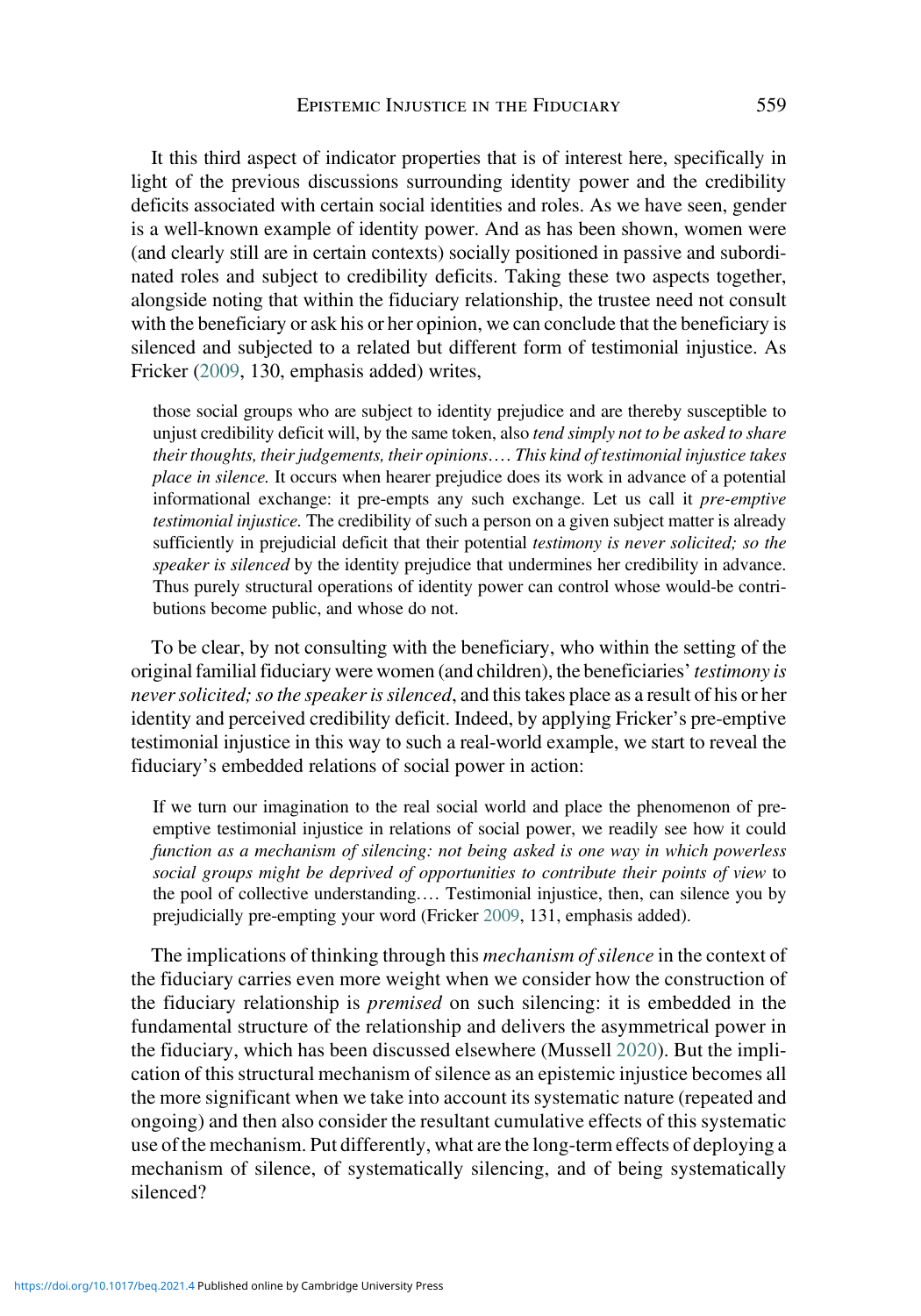#### 3.5 Consequences of Pre-emptive Testimonial Injustice

With consideration to such implications, Fricker [\(2009](#page-21-0), 145, emphasis added) offers some helpful reflections in this regard:

No wonder, then, that even relatively inconsequential testimonial injustices can carry a symbolic weight to the effect that the speaker is less than a full epistemic subject: the injustice sends the message that they are not fit for participation in the practice that originally generates the very idea of a knower.

Whilst Fricker's reflection is certainly helpful in starting to think through the consequences of testimonial injustice for an epistemic agent more generally, what she is not doing is focussing on the specific consequences of pre-emptive testimonial injustice, or indeed on the consequences of its systematic use and therefore cumulative effects. This is an important distinction to make when we consider the context of the fiduciary relationship being explicated here, which, as we have already seen, arguably has systematic pre-emptive testimonial injustice as a mechanism of silence embedded into its structure. However, in the absence of a more specific consideration from Fricker regarding the consequences of (cumulative) pre-emptive testimonial injustice on epistemic agents, her more general earlier statement will be briefly developed and then applied for the purposes of the fiduciary context.

Fricker's first point worth noting is that even relatively inconsequential testimonial injustices can carry a symbolic weight to the effect that the speaker is less than a full epistemic subject. What this invites us to do in the context of the fiduciary is evaluate whether the silencing of the beneficiary is indeed relatively inconsequential or if it in fact has more far-reaching consequences and so carries more than the symbolic weight suggested. Considering that the fiduciary relationship exists to ensure that the beneficiaries' best interests are met, it is safe to conclude that the pre-emptive testimonial injustice identified in the fiduciary does indeed have more far-reaching consequences (the beneficiaries own welfare) and so does in fact carry more than a symbolic weight regarding the beneficiary being less than a full epistemic subject. The outcome of this, as Fricker indicates, is the message that they (beneficiaries) are not fit for participation in the practice that originally generates the very idea of a knower, and in the case of pre-emptive testimonial injustice in the fiduciary, this clearly reflects the actual non-participatory and passive role in which the beneficiary is indeed permanently placed.

To summarise, whilst Fricker has helpfully engaged in considering the consequences of general testimonial injustice—which have been briefly developed above to consider the consequences of pre-emptive testimonial injustice—Fricker does not, however, comment on the possible long-term effects of cumulative pre-emptive testimonial injustice, of being systematically silenced. As indicated earlier, we can deduce the effects of pre-emptive testimonial injustice by assuming the same outcomes Fricker lays out for general testimonial injustice as described, but in the case of cumulative injustice, we must arguably exacerbate the extent of outcome due to extended circumstances. By doing so, we arrive at the position that silenced beneficiaries receive the repeated message, over a sustained period of time, that they are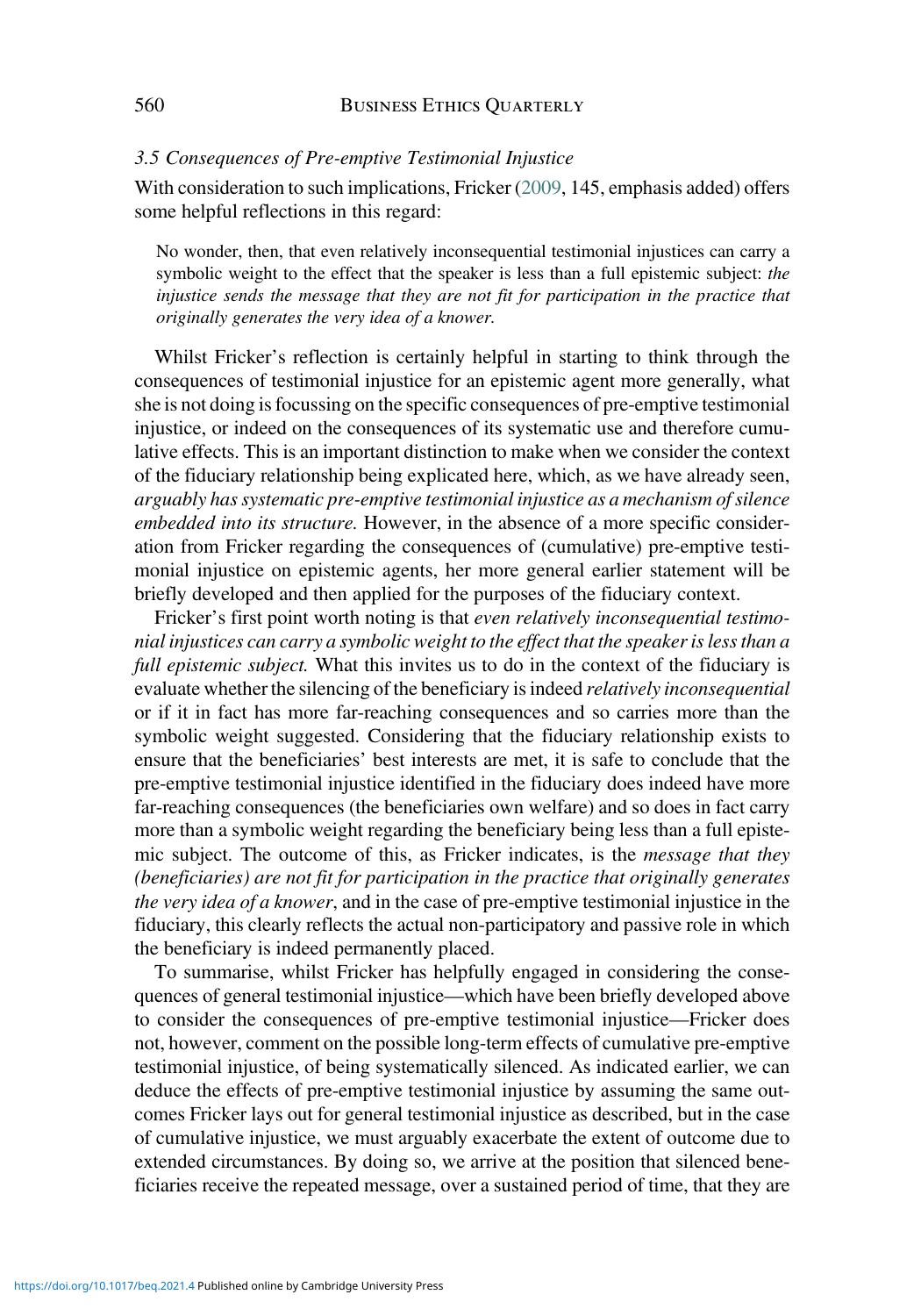not fit to participate in the practice that originally generates the very idea of a knower practice and that they are not therefore a knower in this context.

The consequence of pre-emptive testimonial injustice delivering a reinforced and exacerbated message to beneficiaries that they are not fit for participation in the practice that originally generates the very idea of a knower provides a helpful analytical angle on a number of contemporary issues, specifically the persistent problem of few women in professional positions that constitute being a trustee and the widespread low levels of shareholder engagement and activism, both of which are addressed in the following section.

In addition, however, and again worth highlighting before the more in-depth discussion unfolds, is the crucial recognition that the application of Fricker's theory to the fiduciary relationship is exceptionally revelatory in bringing to the fore the extent to which pre-emptive testimonial injustice has permeated and fundamentally embedded itself in our financial systems and structures, the ongoing implications of which are both deep and far-reaching. It is to these discussions, and what they reveal of wider systemic injustice, that we now turn.

## 4. PRE-EMPTIVE TESTIMONIAL INJUSTICE IN CONTEMPORARY CONTEXTS

Another brief recap would be helpful at this point, to draw together the previous two sections and trace how they combine to help investigate ethical aspects embedded in the fiduciary—with a particular focus on epistemic injustice. To recall, the work of Kantian fiduciary scholars was first introduced to help shore up the argument that the fiduciary does indeed contain an ethical dimension. This was an important initial step to make in light of the increasing arguments made to the contrary, with some parties instead arguing that the fiduciary is reducible to being purely contractual. Despite some projects containing identified helpful elements, the seeming omission of Kantian fiduciary scholars to consider the historical development of the fiduciary, including questioning why the fiduciary was first devised, results in overlooking the power dynamic embedded in the relationship between trustees and beneficiaries, one rooted in gender politics and identity power. Whilst the fiduciary duty of care is identified as playing a central role, the possibility of utilising an Ethics of Care as an ethical framework for the fiduciary has been overlooked. By introducing this ethical framework and highlighting how its relational ontology and epistemology align well with the fiduciary as a relationship, this article, along with other work (Mussell [2020\)](#page-21-0), remedies the issue. In addition, explicitly (re)framing the fiduciary as an ethical relationship—one unarguably premised on a power asymmetry in which the trustee makes decisions on behalf of the beneficiary without need for their prior consultation—helps focus an investigation on the identities and epistemic agency of the trustee and beneficiary. It raises a new line of questioning—of who gets to decide for whom, of who is silenced and why—and subsequently brings another ethical line of questioning to the fore, that of epistemic injustice, or, more specifically, preemptive testimonial injustice, embedded in the fiduciary relationship.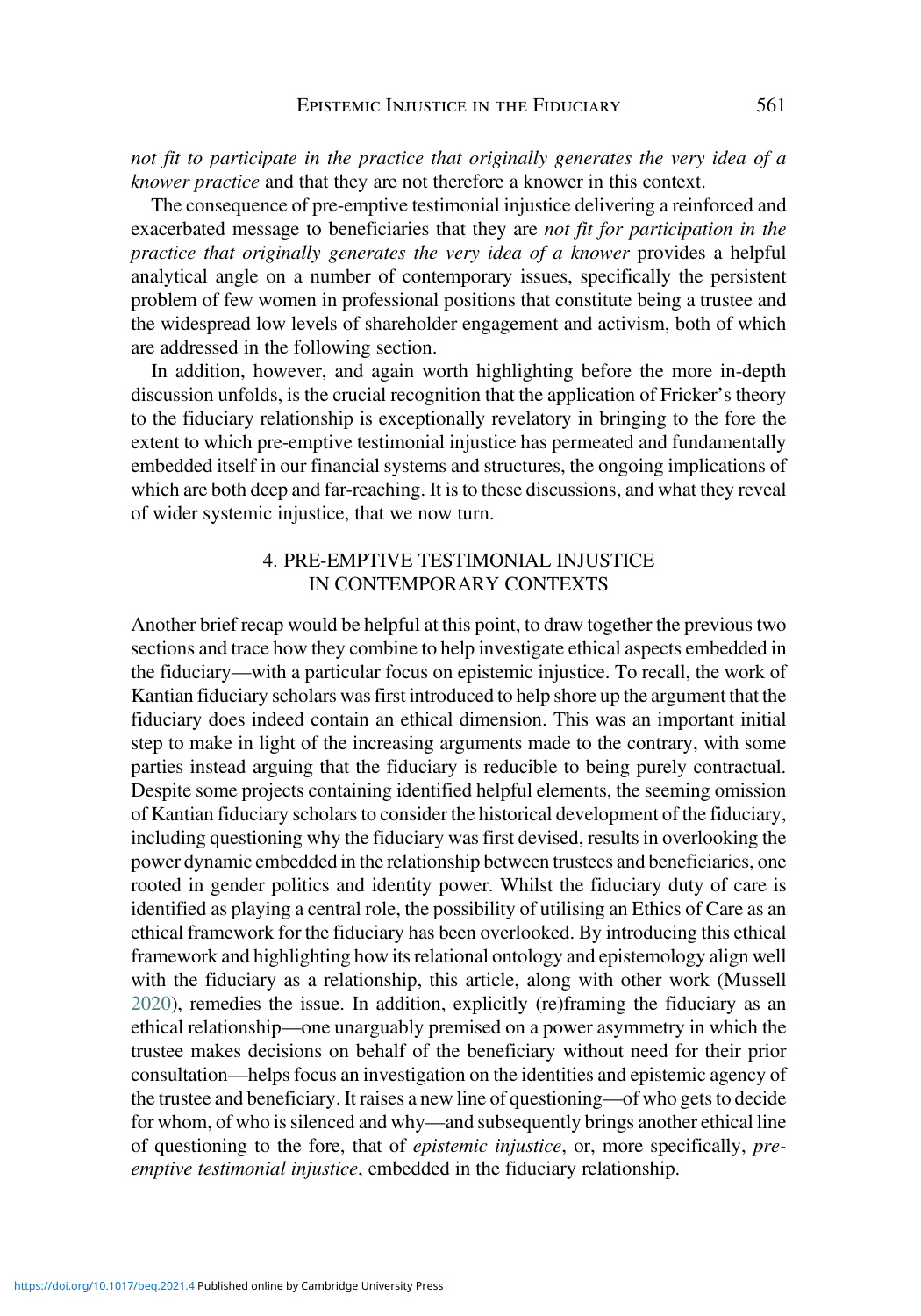#### 4.1 Updating to Contemporary Contexts

Just as it has been shown to be fruitful to return to the historical foundations of the fiduciary to explicate the original power mechanism and related agential presuppositions embedded in the fiduciary relationship, so it is now also beneficial to explore how the fiduciary plays out in contemporary contexts. This will start to the bring to the fore the significantly wider contribution Fricker's work can make to business ethics.

As highlighted in the previous section, one consequence of pre-emptive testimonial injustice is that the epistemic agent receives a message that he or she is not fit to participate in the practice that originally generates the very idea of a knower practice. And if we consider the cumulative consequence of systematically receiving that message, then the result is that they come to consider themselves not fit to participate—the message affects their agency. Put differently, they are repeatedly disengaged from the decision-making process and, as a result, become apathetic and are *disempowered*. As an epistemic agent whose thoughts, opinions, or judgements are systematically not sought, and whose testimony is not seen as requisite or necessary for consultation, then any capability or capacity to influence—any power to determine decision-making—is removed. And, as a result of their exclusion from the decision-making process over a sustained period of time, the epistemic agent arguably comes to assume that he or she is, as Fricker notes, not fit to participate in the practice and is in fact not a knower.

Looking to contemporary contexts for evidence of where this sort of repeated and reinforced disengagement may exist—for examples of how beneficiaries have become cumulatively disempowered due to their testimonies not being sought, along with the long-term consequences of this exclusion—we can indeed find some interesting examples.

#### 4.2 Persistently Few Female Trustees

When we consider the cumulative effect of pre-emptive testimonial injustice in the original familial context, where women were socially constructed as passive and dependent beneficiaries, we start to develop an interesting insight into wider social practice at play, including how the repeated message of not being fit to participate still pervades present-day practice. This is particularly enlightening when we consider the contemporary focus on why there is such a dearth of participation of women in senior leadership positions in organisations, that is, in senior management teams or on boards, where such roles position them as trustees, with shareholders as beneficiaries. It also elucidates why the finance sector continues to be male dominated, with particular roles, such as investment managers<sup>3</sup> and trustees of small trusts—both of which have fiduciary duties at their core—having so few women in position. $4$  When we take into account the normative power that cumulative

 $3$  See the Alpha Female Citywire ([2018\)](#page-20-0) report indicating that of 16,084 fund managers in its database, only 1,662 (10.3 percent) were female.<br><sup>4</sup>David O'Sullivan to Mark Potter, letter regarding feedback on the consultation on future of trusteeship

and governance, September 24, 2019, [https://shareaction.org/wp-content/uploads/2019/10/Pension-Regula](https://shareaction.org/wp-content/uploads/2019/10/Pension-Regulator%E2%80%99s-consultation-on-trusteeship-and-governance.pdf) [tor%E2%80%99s-consultation-on-trusteeship-and-governance.pdf:](https://shareaction.org/wp-content/uploads/2019/10/Pension-Regulator%E2%80%99s-consultation-on-trusteeship-and-governance.pdf) "The finance sector remains male-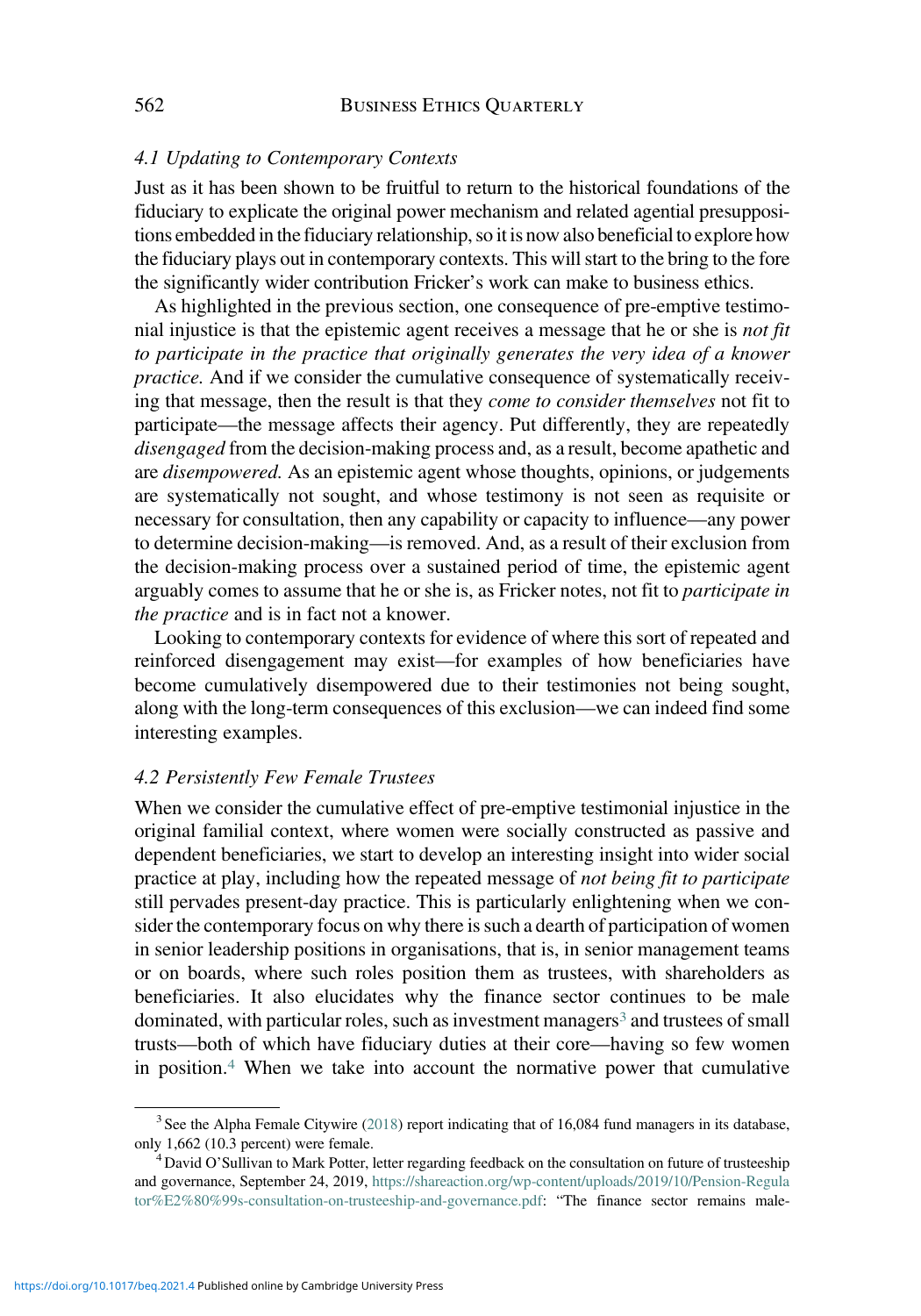pre-emptive testimonial injustice has been shown to have on an epistemic agency, alongside the sheer length of time that women have been precluded from assuming positions of trusteeship, a new light is shone on this persistent issue. In short, in professions where the fiduciary is prevalent, and in senior-level positions in organisations that constitute trusteeship, there is a strong gender bias to be found, often along with highly masculinised organisational culture (McDowell [1997](#page-21-0); Mussell [2018\)](#page-21-0). The application of Fricker's work, then, is invaluable in revealing how the cumulative effects of systematic pre-emptive testimonial injustice embedded in the fiduciary are playing out in contemporary international board rooms and beyond.

## 4.3 Shareholder Activism and Active Ownership as Pre-emptive Testimonial Pushback

There is, however, another example of where the cumulative consequences of silencing the beneficiary are playing out, and in fact, there are signs of increasing discontent at the disempowerment being imposed—signs of shareholder engagement and activism. Shareholder activism, or active ownership, takes many forms. It can involve a solo shareholder with a significant number of shares working alone to try to influence decision-making within the organisation he or she partly owns, or it can involve a group of shareholders working together to likewise influence trustees.<sup>5</sup> Shareholder activism can also take place via a third party, that is, a trustee, such as a pension fund manager, who is acting on beneficiaries' behalf. In addition, the format the activism takes varies, with some engagement taking place via private meetings (Coskun et al. [2018](#page-20-0)), whilst other activity is public, executed at shareholder meetings. Although the agent configurations and format may vary, as indeed does the shareholders' motivation for pursuing activism (i.e., financially motivated or non-financially motivated, also known as social shareholder engagement [SSE] with the objective to advance social and/or environmental issues; see Goodman and Arenas [2015](#page-21-0); Cundill, Smart, and Wilson [2018](#page-20-0)), the fundamental issue remains the same: the objective of shareholder activism is to ensure the beneficiaries' voices are heard. It is to demand that their thoughts, judgements, and opinions be un-silenced. It commands their consultation. It transitions the beneficiary from the passive and subordinated position highlighted by Richardson to one of an engaged agent, the implications of which are only now becoming clear. As Lisa Fairfax ([2019](#page-20-0), 1301) writes,

the shift away from shareholder apathy reflects a radical departure from the traditional corporate governance norm of shareholder passivity. While many corporate governance experts have conceded the descriptive shift away from shareholder apathy (at least temporarily), few have acknowledged the normative shift and its related significance.

dominated across the board; for example a study of small trusts in the UK found 84% of trustees are male. The disconnect between trustee board priorities and the wider membership base is not surprising." The author references Smith [\(2014](#page-22-0)).<br><sup>5</sup> For an example of such group activity, see the recent activity of Amazon employees who recently used

their company-issued shares to propose a resolution asking the company to report on its plans to help tackle climate change; see <https://www.wired.com/story/amazon-employees-try-new-activism-shareholders/>.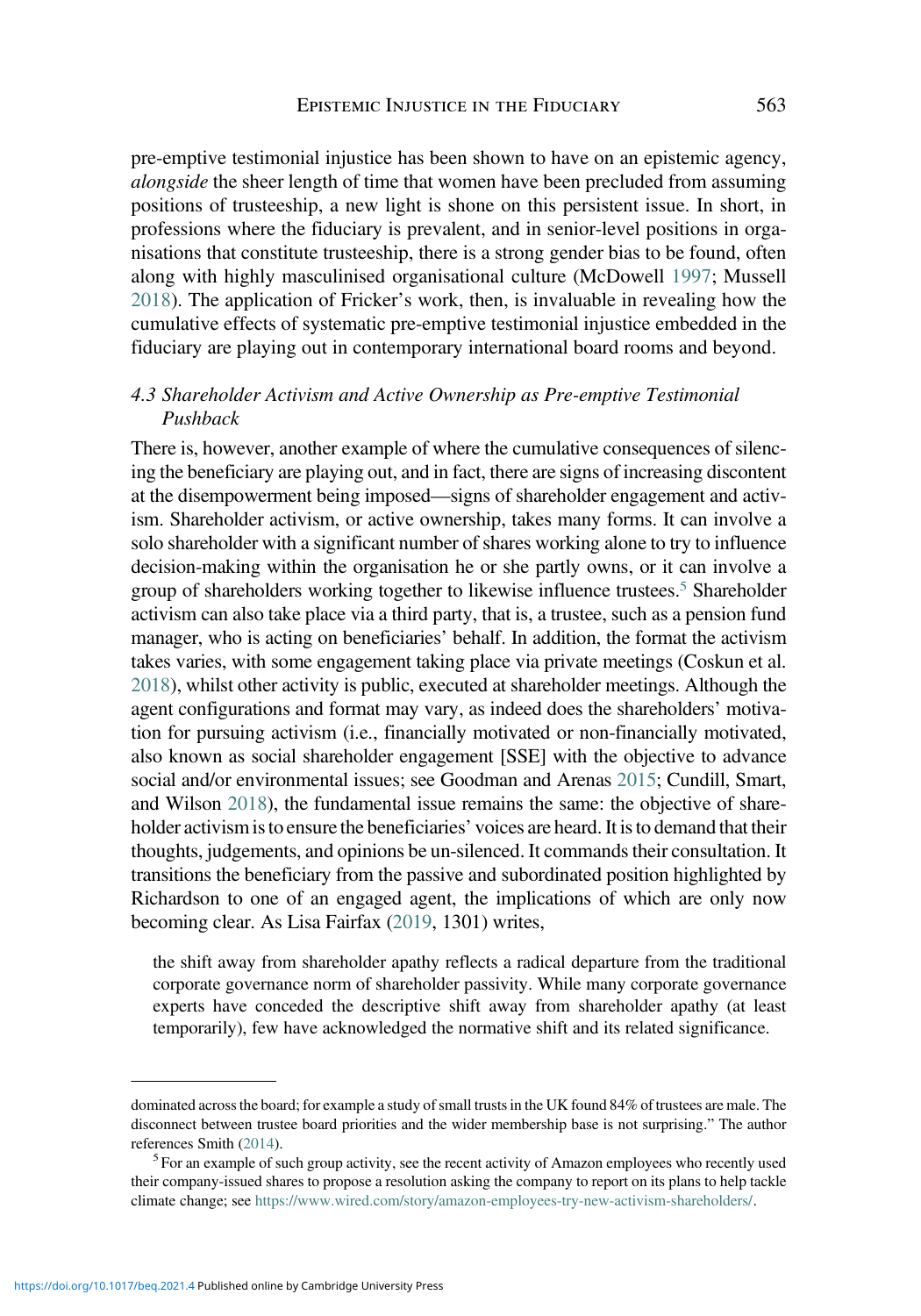This development in shareholder activism—both financially and non-financially motivated—is particularly interesting in light of the application of Fricker's theory to the fiduciary, in which the beneficiaries' silencing is theorised as pre-emptive testimonial injustice. Indeed, by utilising this application, we can see how shareholder activism can be read as shareholder pushback, rooted in issues concerning epistemic injustice. The objective of the activism—irrespective of its motivation—is to engage, to influence, and to empower beneficiaries, to move from testimonial exclusion to inclusion, from injustice to justice.

It is particularly worth highlighting at this point, in the context of giving voice to the previously voiceless, that the amount of shareholder activism varies according to motivation, and this differential commands comment. Financially motivated shareholder activism is more commonplace with a longer history, has propensity to take place via private meetings, and has been studied more widely (Cundill, Smart, and Wilson [2018\)](#page-20-0). SSE, by comparison, is a relatively new phenomenon, has relatedly been subject to less investigation, and takes place with less frequency. Its motivation also often stands in contrast to that of financially motivated shareholder activism, a point highlighted by Goodman and Arenas ([2015,](#page-21-0) 163):

The shareholder primacy orientation of traditional agency theory assumes shareholders will maximise their individual utility (Jensen & Meckling, [1976](#page-21-0)). Social shareholder engagement (SSE) poses a challenge to this approach, as shareholders bring the concerns of often voiceless and marginalised stakeholders, such as victims of human rights abuses and environmental degradation, to the heart of corporate decision making.

That it has taken time for SSE to gather ground should be of no surprise. Firstly, and as Goodman and Arenas [\(2015](#page-21-0)) note, SSE poses a challenge to orthodox economic theory that insists economic agents (caricatured in ideal types such as homo economicus) will seek utility maximisation. As such, SSE sets out a similar contest to that of socially responsible investments, in questioning these orthodox premises, a challenge which has been commented on elsewhere (see Mussell [2018\)](#page-21-0). Secondly, as such economic premises have become embedded in widely held beliefs, it has only been through relatively recent enquiry, including the Freshfields Bruckhaus Deringer ([2005\)](#page-21-0) report, that the legal possibility of trustees being able to take into account non-financial criteria in their fiduciary duty has become possible. It is a considerable achievement that only fourteen years after the publication of the Freshfields report, regulations came into effect on October 1, 2019, in the United Kingdom requiring pension fund trustees to have a policy on how their investments take into account environmental, social, and governance issues, including climate change.<sup>6</sup> And thirdly, the extent of shareholder ownership disconnect arguably plays a central role in the "shareholder apathy" coined by Fairfax. The majority of shareholders with institutional investments via pension funds *do not know* which companies or industries their money is invested in. They have been, and still are,

<sup>&</sup>lt;sup>6</sup> See Shareaction press release on fiduciary duty: "Responsible Investment Regulations Come into Force for Trustees," October 1, 2019, <https://shareaction.org/responsible-investment-regulations-come-into-force/>.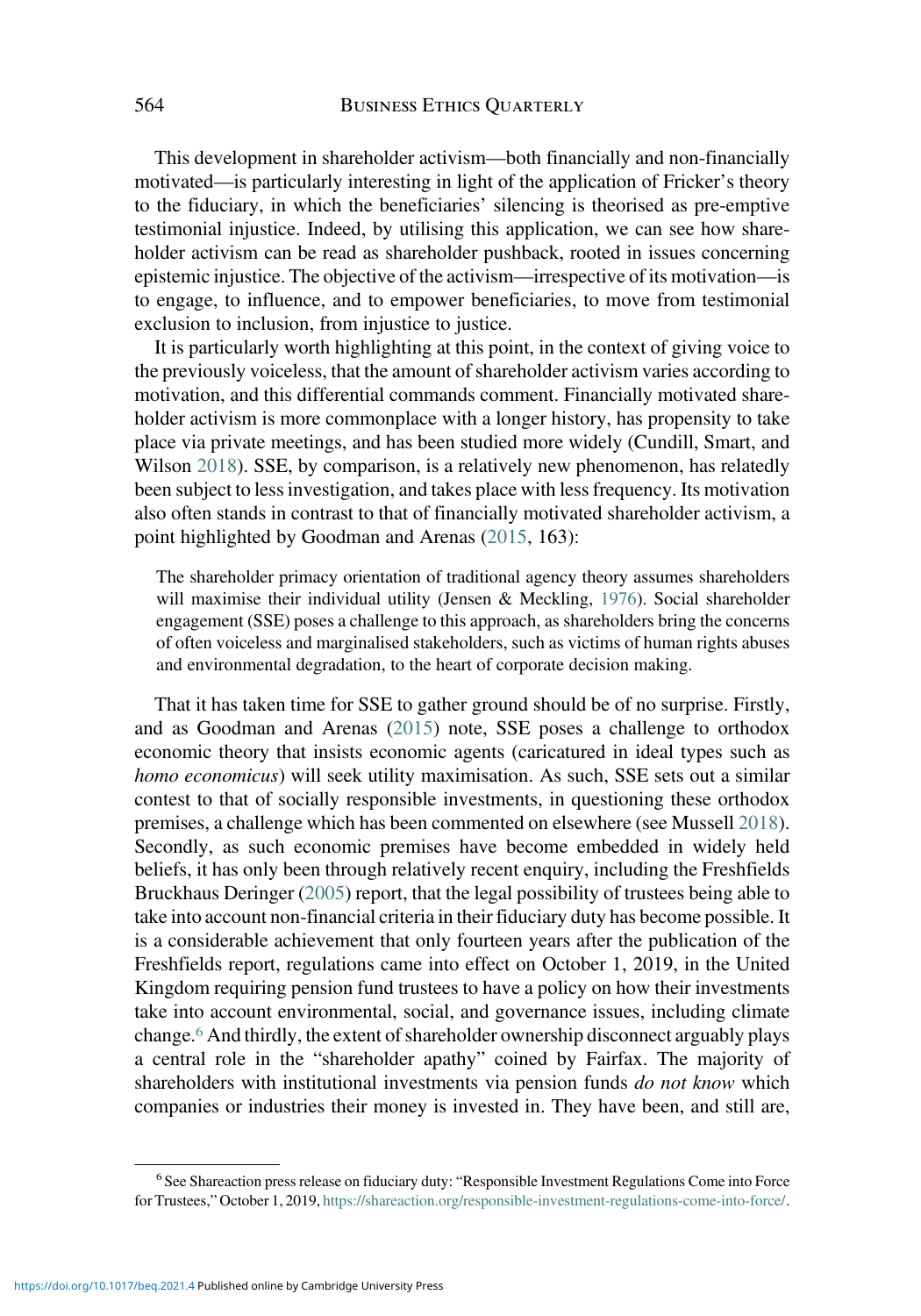repeatedly disengaged from that information, precluded from consultation. And one reason why they *do not know*, nor seek to become knowers, is arguably because they have repeatedly received the message that they are not fit to participate in the practice that originally generates the very idea of a knower practice.

## 4.4 Shareholder Activism: Refreshing the Fiduciary

What, then, in light of the application of Fricker's theory of pre-emptive testimonial injustice to the position of the silenced beneficiary, are the implications of increased shareholder activism on the fiduciary relationship? What are the consequences of this increased level of engagement, of this command to be consulted, on the asymmetrical power dynamic embedded in the fiduciary? And how does this command to be consulted disrupt the original presuppositions regarding beneficiary capabilities upon which the fiduciary was originally premised?

As has previously been discussed, the effect of cumulative pre-emptive testimonial injustice on an epistemic agent is the repeated delivery of the message that the agent is not fit to participate in the practice that originally generates the very idea of a knower practice. The consequence of that repeated delivery is to normalise the message. That this has indeed been the outcome in the context of the beneficiary is illustrated by Fairfax [\(2019,](#page-20-0) 1322), who writes,

Historically, governance experts pointed to the fact that shareholders were not active as clear evidence that shareholders did not believe that they ought to be active. In this respect, shareholder apathy itself served as the compelling evidence that shareholders had a normative preference for apathy.

Later Fairfax added,

Some suggested that one reason for this continued embrace of apathy was shareholders' continued belief that activism was not normatively appropriate. This means that the apathy norm was so powerful that shareholders continued to embrace it even when such embrace may not have been in their best interests (1323, emphasis added).

This observation in the context of shareholder activism is quite remarkable. It clearly demonstrates the deep reach of pre-emptive testimonial injustice on the beneficiary. This example also provides a valuable insight into the long-term effects of systematic epistemic injustice on epistemic agents and the degree to which this becomes embedded and normalised in behaviour. With this in mind, the fact that shareholder activism is now gaining momentum carries even more weight, and to recall Fairfax's words, "few have acknowledged the normative shift and its related significance"—particularly when we can now read it as pre-emptive testimonial pushback.

When we add this observation to the earlier revelation regarding presuppositions of the beneficiaries' agential capabilities embedded in the fiduciary, we start to see a more *realist reassessment* of those capabilities and a fundamental shift in the power dynamic of the fiduciary relationship. Indeed, Fairfax's [\(2019](#page-20-0), 1345) article delivers the conclusion that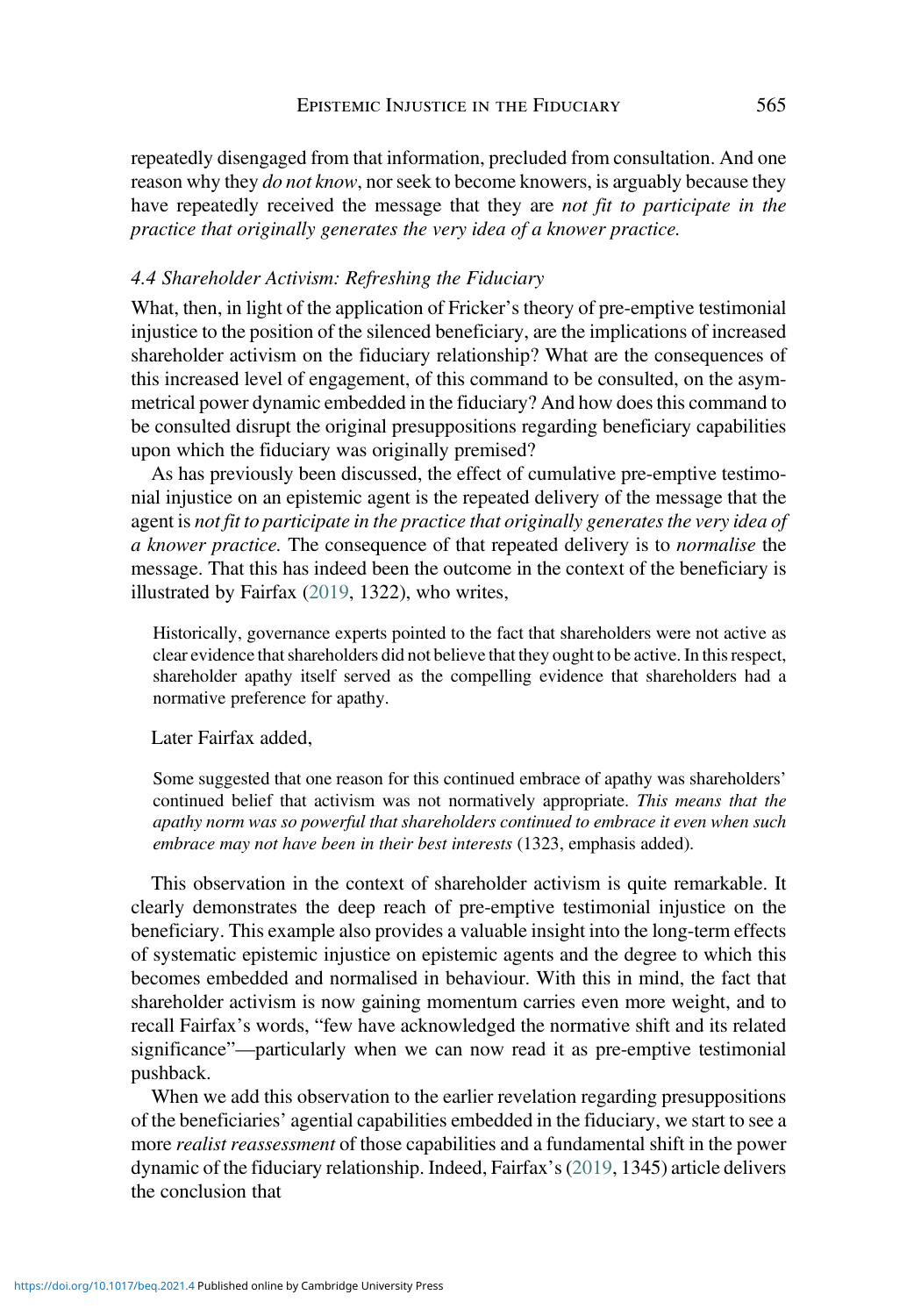Shareholders and directors have come to accept the propriety of shareholder voice and influence. They have come to believe that shareholders can and should play a role in holding directors accountable and shaping corporate practices.

This inclusive approach, which appears to reject the previously outlined assumptions of beneficiaries' credibility deficit, clearly marks a considerable change to the original beliefs on which the familial fiduciary was premised and seemingly starts to remedy the epistemic injustice identified as embedded in its original architecture. It suggests that a challenge to the power dynamic of the trustee over the beneficiary is gaining increasing momentum, potentially creating space for a rethink of the fiduciary and related theory, a point to which I shortly return after firstly addressing wider systemic implications.

## 4.5 Identifying Systemically Embedded Pre-emptive Testimonial Injustice and the Reach of Fricker's Contribution

As already noted, fiduciary has played, and continues to play, a fundamental role in all financial and business organisations. It is a legal concept with a deep and long history. The evolution of this concept over hundreds of years, and its appropriation from use in familial to corporate law, has resulted in a great depth and breadth of its use, and it is now fundamentally embedded in financial systems, institutions, and organisations and sits at the core of the way in which they function. The fiduciary steers and constrains decision-making. When its increasingly narrow economic interpretation is used in conjunction with supposedly shareholder-centric theory, such as the shareholder primacy model—"supposedly" because the latter has clearly failed to identify the systematic silencing and exclusion of the beneficiary that sits at the centre of its structure—we can start to see how the identified epistemic injustice, of not being sought and being silenced, has resulted in a fundamental fault in the system, delivering an epistemic disjuncture. We have agents acting on behalf of principals without engaging them in consultation, whilst applying particular economic reasoning with which the principal may well not concur, and principals largely assuming that they are not fit to participate.

When we take into account the exhaustive use of the fiduciary as a legal device, in conjunction with the outlined identification of pre-emptive testimonial injustice being embedded in its fundamental structure, we can start to clearly bring to the fore the extent to which existing financial systems, institutions, and organisations have this injustice firmly embedded within them. Another example of this in play is the highly stratified structure of current financial systems, with increasing layers of (often highly lucrative) fiduciary intermediaries further separating beneficiaries from trustees, another layer of "expert trustees" reinforcing the message that beneficiaries are not fit to participate in the process. This increasingly complex intermediary issue is discussed in greater detail elsewhere, specifically in the context of how potential solutions using blockchain technology for corporate governance potentially facilitate shareholders voting directly (Yermack [2017;](#page-22-0) Van der Elst and Lafarre [2019](#page-22-0)).

That inequalities and injustices exist in financial and corporate institutions is not of course a situation that has gone unnoticed. Too many authors to mention here,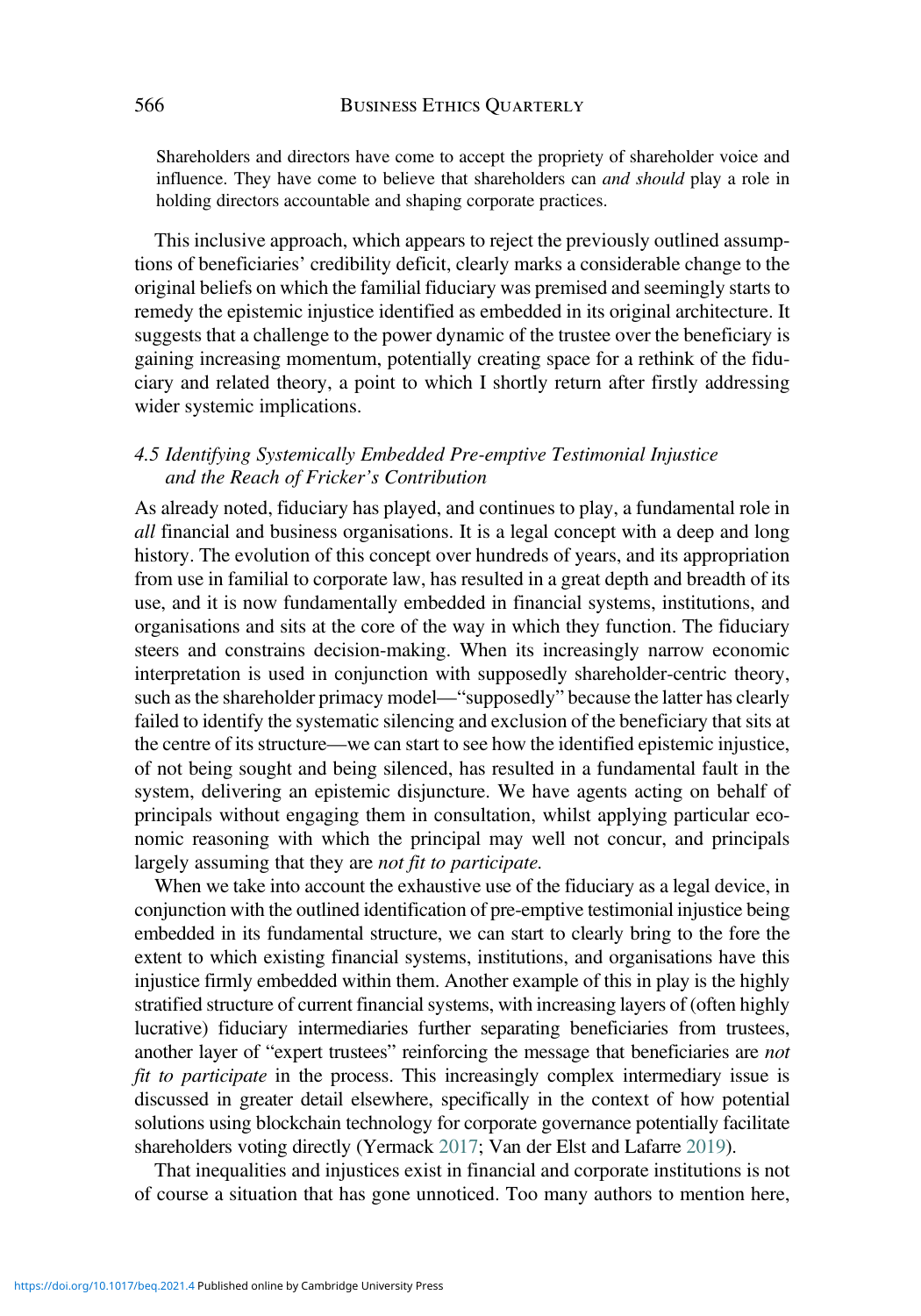from disciplines spanning political economy, development studies, gender studies, business ethics, international relations, and so on, have visited this arena before. But explicit connections between recognised inequalities and injustices being pinpointed to the fiduciary arrangement embedded in these institutions are limited. That it is cumulative pre-emptive testimonial injustice in the fiduciary relationship which to recall is premised on an unequal power distribution—giving rise to such injustice and inequality, is overlooked. This situation should come as no surprise when we consider how entrenched the legal device of the fiduciary has become, undoubtedly owing to its enormous success (in monetary terms) of expanding global capitalism and financial markets, via facilitating remote shareholder ownership and financial investments. It simply exists all around us. It is a legal device, a mechanism that has a long history of service and use, and as a result, it now sits in the shadows of the systems it serves, a tried, tested, and trusted tool.

That the fiduciary often escapes the analytical eye outside of legal studies, even when the author specialises in issues relating to injustice, gender, and finance, evidences how elusive the concept can be. Providing a clear example will be helpful. In her excellent and otherwise comprehensive book The Gendering of Global Finance, Libby Assassi [\(2009](#page-20-0)) delivers a helpful and detailed account of how contemporary financial institutions and systems are imbued with gender inequality. And in her introduction, she specifically draws attention to systemic issues, writing that "the possibility of gendered and subordinating structures being present in the workings of global finance is an area which has been consistently overlooked" (2). Tracing the shift from feudalism to capitalism, the emergence of credit and financial institutions, and the rise of global financial markets, she draws out the gender inequalities that permeate the process she describes. Yet, despite the in-depth discussion she outlines, including a chapter titled "Property and Gender: Irrational Women and Rational Men," no focus on the fiduciary unfolds. It is absent from the analysis. There is no mention of the beneficiary as subordinated in the structure of the fiduciary relationship and no discussion that the fiduciary is a gendered and subordinating structure present in the workings of global finance. The injustice embedded in the fiduciary is seemingly out of view even from those who set out to seek it.

#### 4.6 Familiar but Flawed: Is the Fiduciary Future-Fit?

Now that the fiduciary has been identified as being premised on pre-emptive testimonial injustice, with problematic cumulative effects, and the extent to which this embedded injustice has gone undiscovered—even by primed eyes—has been noted, how then to move forward? What options are available to correct this injustice? Here it would be helpful to refer back to Assassi, who in turn draws on prior thinking regarding proposed remedies for dealing with identified systemic exclusion, silencing, and injustice. She writes that "Nannerl Keohane once famously stated 'In women's studies, a good piece of conventional wisdom holds that it is simply not enough to "add women and stir"' (Keohane [1982](#page-21-0), 87). In terms of the gendered construction of financial markets, it too has to be said, it is simply not enough to 'add women and stir'" (Assassi [2009,](#page-20-0) 130).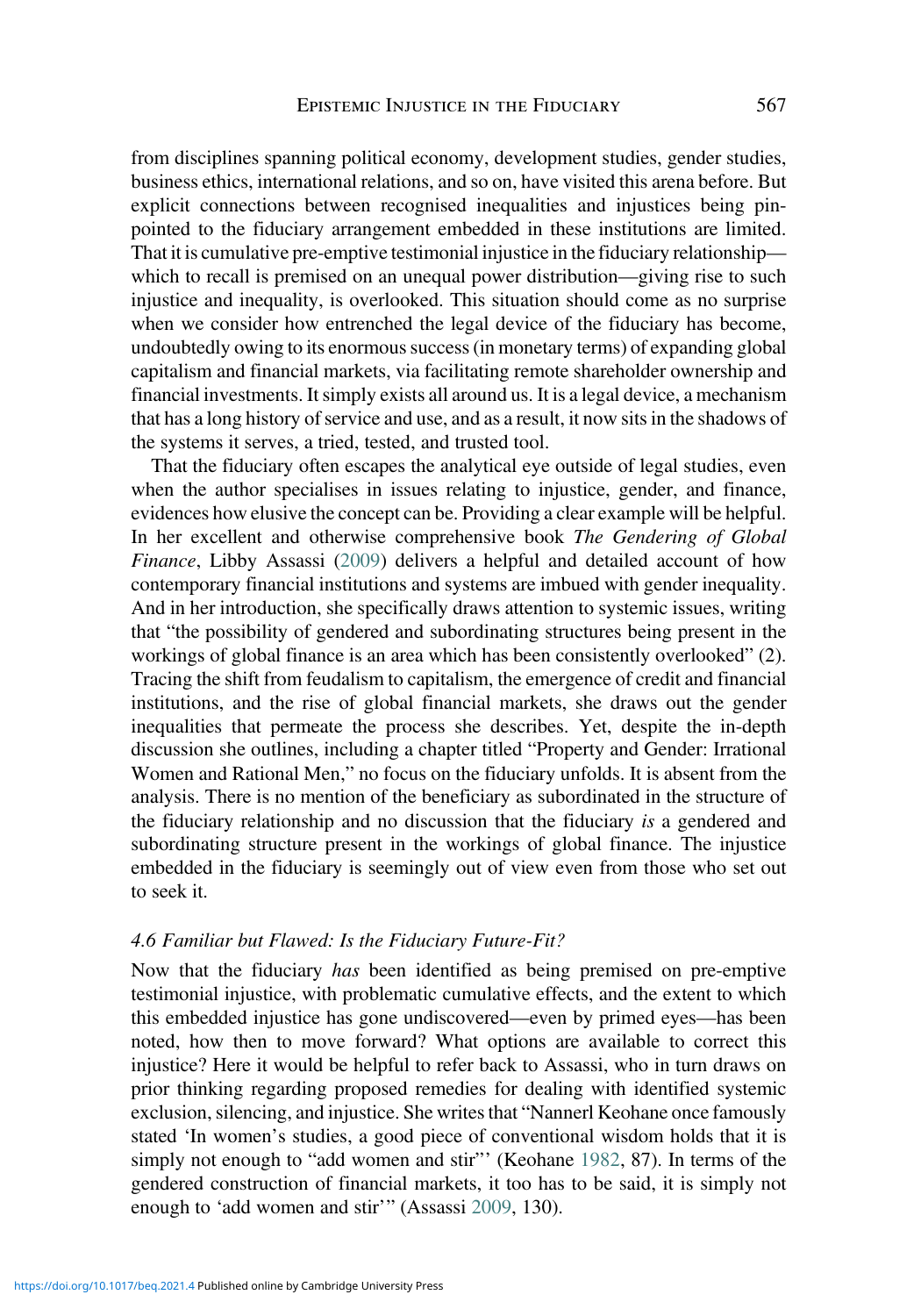Can the same wisdom work in this situation? Can we simply "add shareholders and stir"? Will this accommodate the "propriety of shareholder voice and influence" that, according to Fairfax, both shareholders and directors have come to accept? In a normative fiduciary relationship, premised on an asymmetrical power dynamic of trustees/directors dominating beneficiaries/shareholders, where cumulative preemptive testimonial injustice has normalised the silencing of billions of shareholders (and other beneficiaries), is it really possible to retain that same injustice-inducing structure to accommodate the "new belief" that "shareholders can and should play a role in holding directors accountable"? If the now identified injustice in the fiduciary, and its ensuing implications for further injustice, has been so deeply embedded in its structure as to go unnoticed, then how deeply embedded is the thinking that the trustee truly knows best and beneficiaries need not be consulted? What latitude exists in the current arrangement for shareholders really to hold directors accountable? We have already seen the extent to which the gendered origins of the fiduciary arrangement have had a long-term normative effect and are deeply entrenched in financial systems and institutions, resulting in a highly masculinised institutional culture (McDowell [1997](#page-21-0)) and a dearth of women's voices in trustee positions, and what the silencing effect that cumulative pre-testimonial injustice has had on the engagement of shareholders as beneficiaries. When the existing legal device has consistently delivered the message that shareholders are not fit to participate in the practice that originally generates the very idea of a knower practice, is it really viable to suggest that shareholders can now be told their voice matters and that these can now simply be added to the existing processes, systems, and structures that have evolved around their exclusion? Or is it time, now that the epistemic injustice hidden in the fiduciary has been called out of the shadows, to challenge if it is in fact futurefit? Whilst others may advocate that "fiduciary law must be repaired before it can properly carry out its role in regulating financial entrustment and management" (Getzler [2014\)](#page-21-0), the preceding analysis revealing the epistemic injustice embedded in the fiduciary dynamic could arguably preclude that possibility.

The increasingly inclusive and accepting approach highlighted by Fairfax could potentially make way for the development of a new arrangement, an alternative conceptualisation of the fiduciary—an arrangement in which the trustee and beneficiary are situated in a more active and consultative relationship, one that moves away from the obscurity caused by beneficiaries being cast in an archaic passive role, a reconceptualisation that moves away from the passive rhetoric of beneficiary rights that require "protection" towards a refocus on their active ownership, along with the relational responsibilities towards the natural world and wider society that this entails.

#### 5. CONCLUSION

This article has fundamentally delivered an ethical project, one that starts to demonstrate the breadth of contribution that Miranda Fricker's work can make to business ethics. Applying Fricker's work on epistemic injustice to elucidate the position of the silenced beneficiary in the fiduciary relationship has highlighted the implications of long-term pre-emptive testimonial injustice and demonstrated the far-reaching effect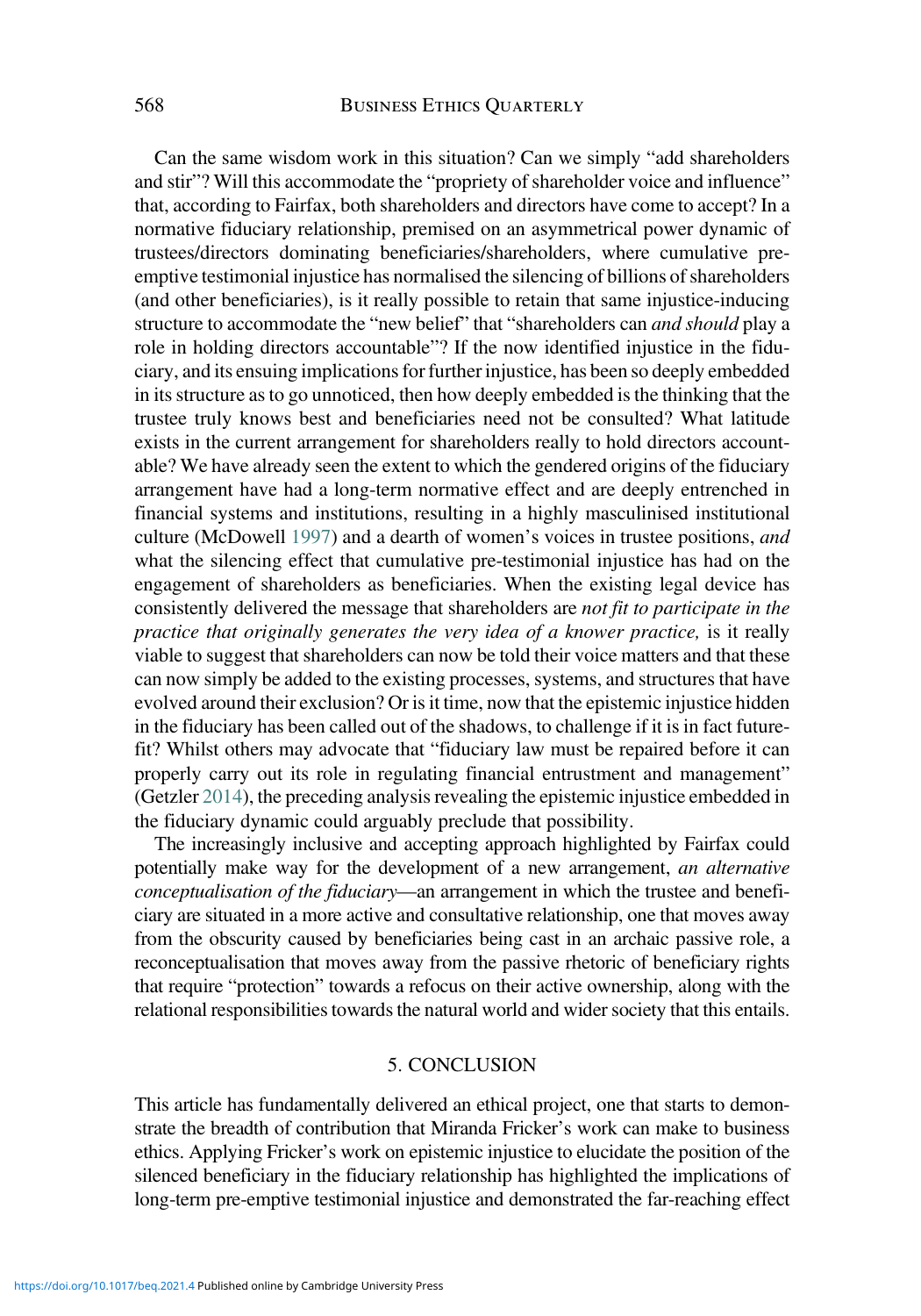<span id="page-20-0"></span>this has had on limiting the agency of beneficiaries. By doing so, the project has been able to shed light on why there are so few females in positions of trusteeship and on why beneficiaries have been reticent in being active shareholders—remaining widely disengaged and silent. The article has also revealed the breadth and depth of the scale to which epistemic injustice is built into our current financial architecture because of the embeddedness of this legal concept in current financial systems and structures again reiterating the wide potential of Fricker's work in a business ethics context.

As one generation uses and appropriates concepts from its predecessors, so the history of the development of those concepts is forgotten. The socioeconomic contexts that helped shape the concepts' development become embedded, rendered implicit, as more contemporary applications of the concept take centre stage.

The objective of analysing the concept of the fiduciary with Fricker's work has been to rediscover and reinterpret its ethical narrative, to show how fiduciary's power dynamic, originally built on dubious gender stereotypes and epistemic injustice, is increasingly coming under challenge to refresh and develop into a future-fit fiduciary.

#### Acknowledgements

Acknowledgements are due to the Cambridge Political Economy Society Trust for its generous financial support assisting with the initial thinking underpinning this article and to Professor Simon Deakin for introducing me to the legal concept of the fiduciary and its great potential for social ontological and ethical analysis. I also wish to convey thanks to the two anonymous reviewers for their kind words and invaluable input in helping the article take its final shape and to the editorial team of this special edition of BEQ, whose steer has been most helpful.

#### **REFERENCES**

- Assassi, Libby. 2009. The Gendering of Global Finance. Basingstoke, UK: Palgrave Macmillan.
- Citywire. 2018. Alpha Female 2018. [https://citywire.co.uk/Publications/WEB\\_Resources/](https://citywire.co.uk/Publications/WEB_Resources/Creative/Global/Alpha-Female-2018.pdf) [Creative/Global/Alpha-Female-2018.pdf](https://citywire.co.uk/Publications/WEB_Resources/Creative/Global/Alpha-Female-2018.pdf).
- Combs, Mary Beth. 2005. "A Measure of Legal Independence: The 1870 Married Women's Property Act and the Portfolio Allocations of British Wives." Journal of Economic History 65(4): 1028–57.
- Coskun, Hülgen, Jana Oehmichen, Michael Wolff, and Laura Jacobey. 2018. "Let's Talk Fact to Face—Antecedents of Succesful Private Shareholder Activism in a Global World." Academy of Management Proceedings 1. DOI: [10.5465/AMBPP.2018.18341.](https://doi.org/10.5465/AMBPP.2018.18341)
- Craig, Edward. 1990. Knowledge and the State of Nature: An Essay in Conceptual Synthesis. Oxford: Clarendon Press.
- Cundill, Gary J., Palie Smart, and Hugh N. Wilson. 2018. "Non-financial Shareholder Activism: A Process Model for Influencing Corporate Environmental and Social Performance." International Journal of Management Review 20(2): 606–26.
- Erickson, Amy Louise. 2005. "Coverture and Capitalism." History Workshop Journal 59(1): 1–16.
- Fairfax, Lisa. 2019. "From Apathy to Activism: The Emergence, Impact, and Future of Shareholder Activism as the New Corporate Governance Norm." Boston University Law Review 99(1): 1301–45.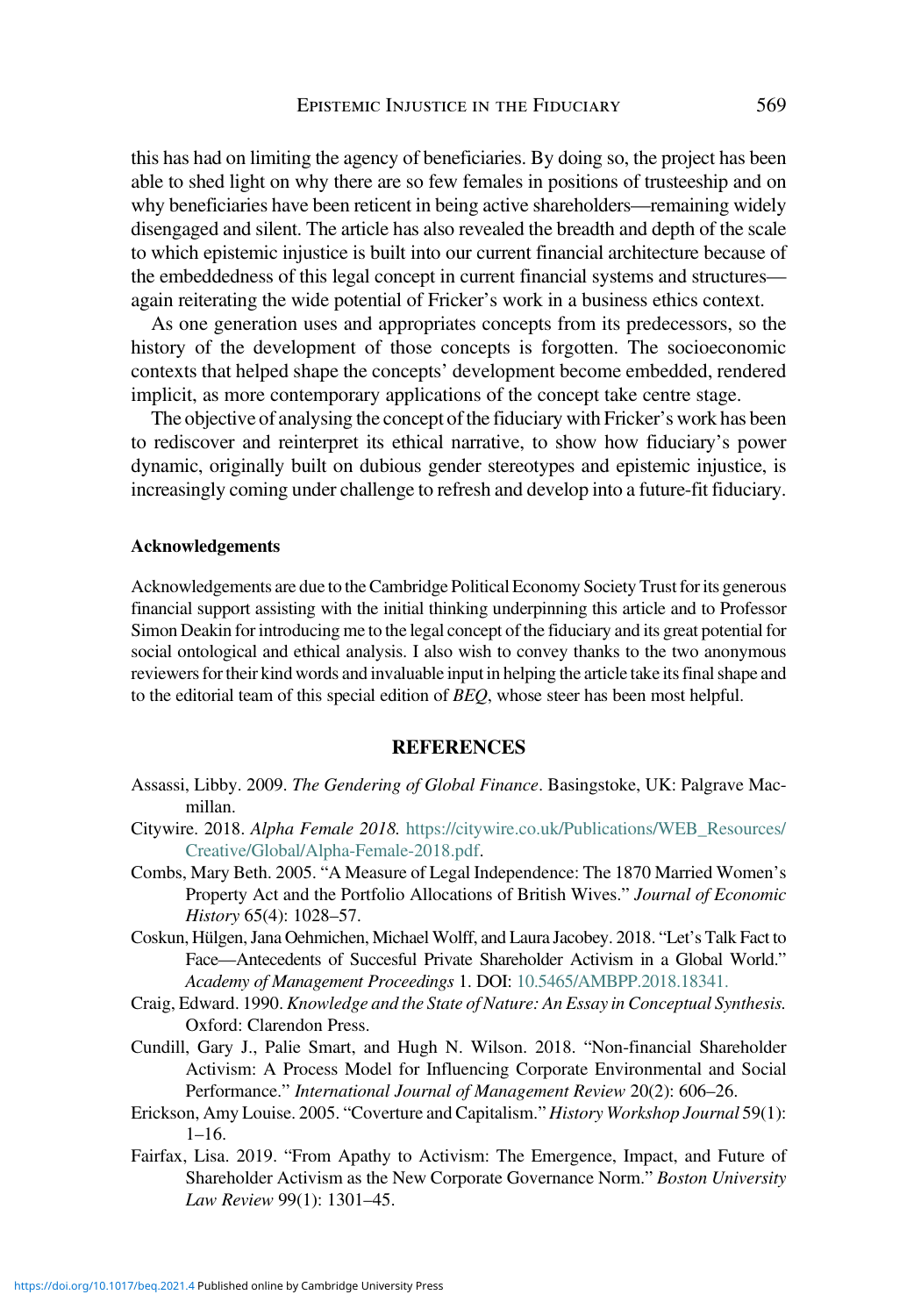- <span id="page-21-0"></span>Freshfields Bruckhaus Deringer. 2005. A Legal Framework for the Integration of Environmental, Social and Governance Issues into Institutional Investment. Geneva: United Nations Environment Programme (UNEP) Finance Initiative.
- Fricker, Miranda. 2009. Epistemic Injustice: Power and Ethics of Knowing. Oxford: Oxford University Press.
- Getzler, Joshua. 2014. "Financial Crisis and the Decline of Fiduciary Law." In Capital Failure: Rebuilding Trust in Financial Services, edited by Nicholas Morris and David Vines, 1–17. Oxford: Oxford University Press.
- Gold, Andrew S., and Paul B. Miller. 2014. Introduction to Philosophical Foundations of Fiduciary Law, edited by Andrew S. Gold and Paul B. Miller, 1–17. New York: Oxford University Press.
- Goldstone, Hartley, Scotty McLennan, and Keith Whitaker. 2013. "The Moral Core of Trusteeship: How to Develop Fiduciary Character." Trusts and Estates, May, 49–52.
- Goodman, Jennifer, and Daniel Arenas. 2015. "Engaging Ethically: A Discourse Perspective on Social Shareholder Engagement." Business Ethics Quarterly 25(2): 163–89.
- Jensen, M. C. and Meckling, W., H. 1976. "Theory of the Firm: Managerial Behavior, Agency Costs and Ownership Structure." Journal of Financial Economics 3(4): 305–360.
- Keohane, Nannerl. O. 1982. "Speaking from Silence: Women and the Silence of Politics". In A Feminist Perspective in the Academy, edited by Elizabeth Langland and Walter. R. Gove. Chicago, IL: University of Chicago Press.
- Laby, Arthur T. 2005. "Juridical and Ethical Aspects of the Fiduciary Obligation." Annual Review of Law and Ethics 13: 565–87.
- Lloyd, Genevieve. 1984. The Man of Reason: "Male" and "Female" in Western Philosophy. London: Routledge.
- Lydenberg, Steve. 2014. "Reason, Rationality and Fiduciary Duty." In Cambridge Handbook of Institutional Investment and Fiduciary Duty, edited by James P. Hawley, Andreas G. F. Hoepner, Keith L. Johnson, Joakim Sandberg, and Edward J. Waitzer, 287–99. Cambridge: Cambridge University Press.
- McDowell, Linda. 1997. Capital Culture: Gender at Work in the City. Oxford: Blackwell.
- Miller, Paul. 2014. "The Fiduciary Relationship." In Philosophical Foundations of Fiduciary Law, edited by Andrew S. Gold and Paul B. Miller, 63–90. New York: Oxford University Press.
- Miller, Paul. 2018. "The Identification of Fiduciary Relationships." In The Oxford Handbook of Fiduciary Law, edited by Evan J. Criddle, Paul B. Miller, and Robert H. Sitkoff. New York: Oxford University Press.
- Mussell, Helen. 2018. "Who Dares to Care? (In the World of Finance)." Feminist Economics 24(3): 113–35.
- Mussell, Helen. 2020. "Leadership and the Fiduciary: Addressing Asymmetrical Power by Caring Well." In Paradoxes of Leadership and Care: Critical and Philosophical Reflections, edited by Leah Tomkins, 86–97. Cheltenham, UK: Edward Elgar.
- Richardson, Benjamin J. 2011. "From Fiduciary Duties to Fiduciary Relationships for Socially Responsible Investing: Responding to the Will of Beneficiaries." Journal of Sustainable Finance and Investment 1(1): 5–19.
- Samet, Irit. 2014. "Fiduciary Loyalty as Kantian Virtue." In Philosophical Foundations of Fiduciary Law, edited by Andrew S. Gold and Paul B. Miller, 125–40. New York: Oxford University Press.
- Sandberg, Joakim. 2011. "Socially Responsible Investment and Fiduciary Duty: Putting the Freshfields Report into Perspective." Journal of Business Ethics 101(1): 143-62.